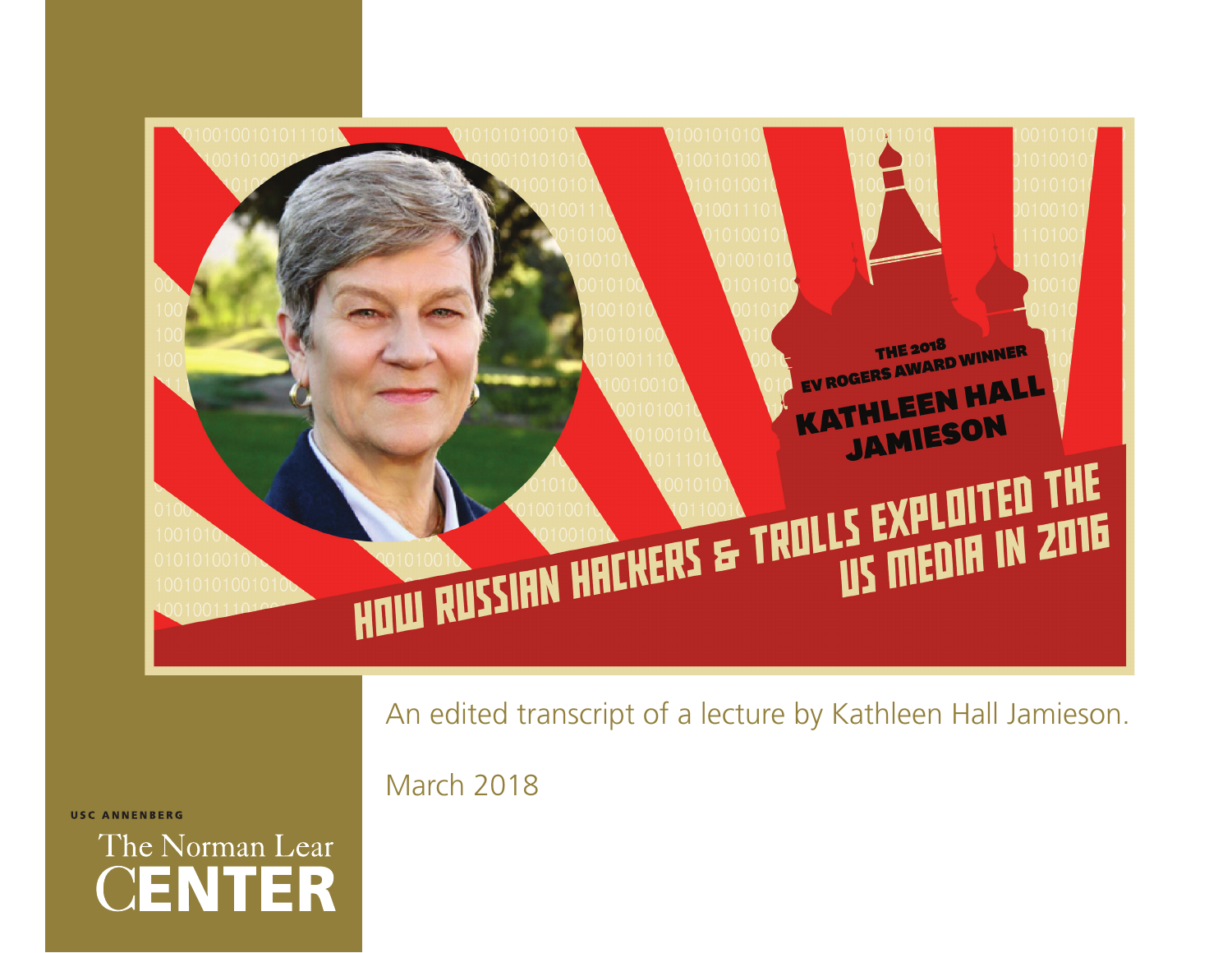

# **THE NORMAN LEAR CENTER**

The Norman Lear Center is a nonpartisan research and public policy center that studies the social, political, economic and cultural impact of entertainment on the world. The Lear Center translates its findings into action through testimony, journalism, strategic research and innovative public outreach campaigns. On campus, from its base in the USC Annenberg School for Communication & Journalism, the Lear Center builds bridges between schools and disciplines whose faculty study aspects of entertainment, media and culture. Beyond campus, it bridges the gap between the entertainment industry and academia, and between them and the public. Through scholarship and research; through its conferences, public events and publications; and in its attempts to illuminate and repair the world, the Lear Center works to be at the forefront of discussion and practice in the field. For more information, please visit: www.learcenter.org.

## **THE EVERETT M. ROGERS AWARD**

Everett M. Rogers was an influential communications scholar and teacher, and former associate dean and Walter H. Annenberg Professor of Communication at USC's Annenberg School for Communication and Journalism. His Diffusion of Innovations is the second-most cited book in the social sciences. The Everett M. Rogers Award was established in 2005 by the USC Annenberg School for Communication and Journalism. The award honors an individual or collaborative team whose work contributes to greater understanding about the kinds of issues close to Everett Rogers' heart, including Diffusion of Innovation, Communication & National Development, Historical & Social Evolution of IT, Cross-cultural Communication, Network Processes & Effects, Entertainment-Education, and The Discipline of Communication. For more information on the award, please visit: www.rogersaward.org.

Watch the entire video of this conversation at: https://youtu.be/gkynw2OjXbc



**KATHLEEN HALL JAMIESON** is the Elizabeth Ware Packard Professor of Communication at the University of Pennsylvania's Annenberg School for Communication, the Walter and Leonore Director of the university's Annenberg Public Policy Center, and Program Director of the Annenberg Retreat at Sunnylands. Five of the 15 books that Jamieson has authored or co-authored have received a total of eight political science or communication book awards (P*ackaging the Presidency, Eloquence in an Electronic Age, Spiral of Cynicism, Presidents Creating the Presidency,* and *The* 

*Obama Victory.*) Jamieson has won university-wide teaching awards at each of the three universities at which she has taught and has delivered the American Political Science Association's Ithiel de Sola Poole Lecture, the National Communication Association's Arnold Lecture, and the NASEM Division of Behavioral and Social Sciences and Education Henry and Bryna David Lecture. Jamieson's work has been funded by the FDA and the MacArthur, Ford, Carnegie, Pew, Robert Wood Johnson, Packard, and Annenberg Foundations. She is the co-founder of FactCheck.org and its subsidiary site, SciCheck, and director of The Sunnylands Constitution Project, which has produced more than 30 award-winning films on the Constitution for high school students.Jamieson is a fellow of the American Academy of Arts and Sciences, the American Philosophical Society, the American Academy of Political and Social Science, and the International Communication Association, and a past president of the American Academy of Political and Social Science.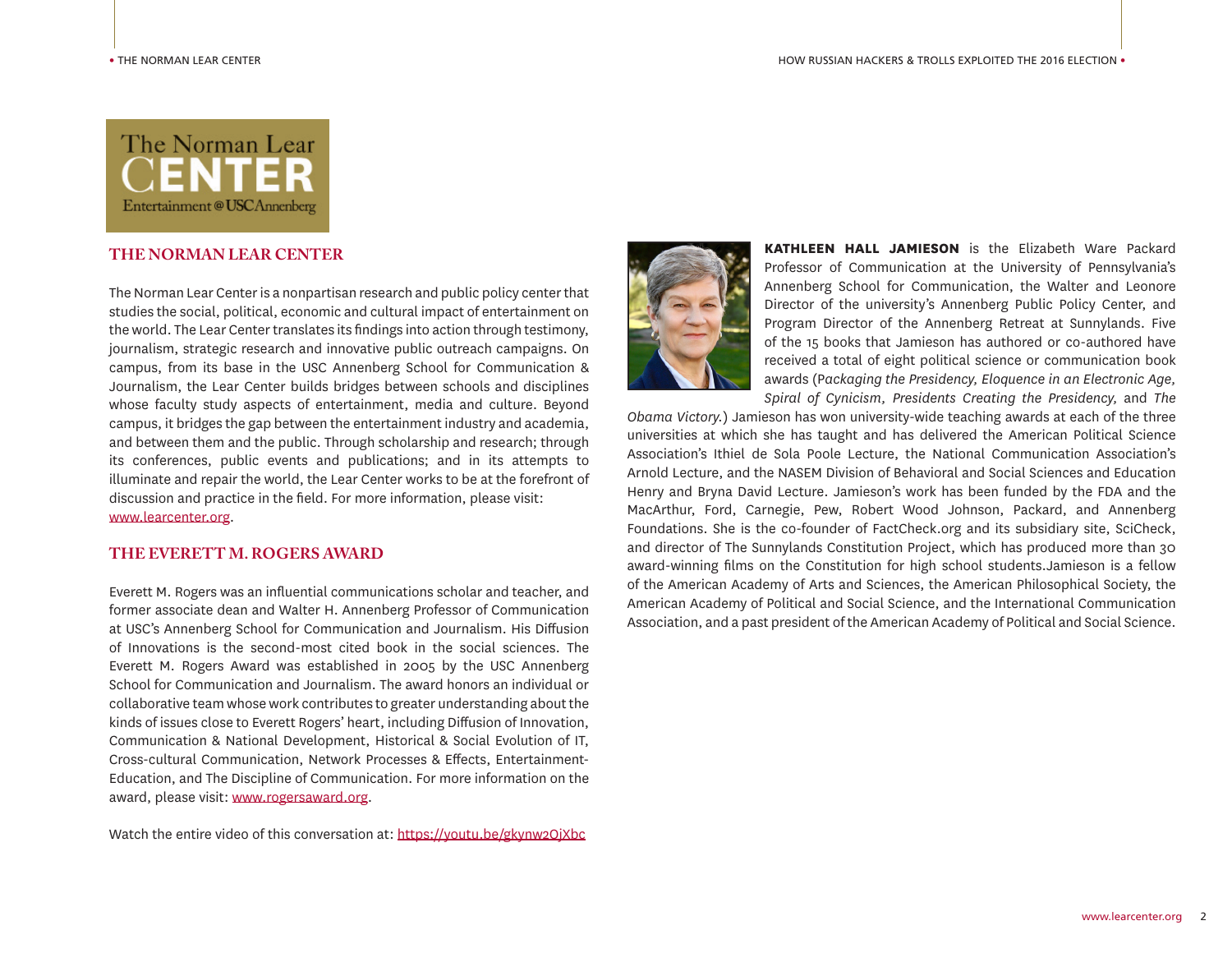# HOW RUSSIAN HACKERS & TROLLS EXPLOITED THE 2016 ELECTION

**Willow Bay:** Hi, everyone. I'm Willow Bay, Dean of the USC Annenberg School for Communication and Journalism, and welcome to the 12th Everett M. Rogers Colloquium. I'm delighted to see all of you here in the room today and equally delighted to be welcoming those of you who are joining us on Facebook Live, so welcome to all of you.

We're here in Los Angeles at USC Annenberg, a global leader in education and scholarship in the fields of communication, journalism, public relations and public diplomacy, and we're thrilled to be sharing this day and presenting today's Rogers Award to a member of our extended Annenberg family. Kathleen Hall Jamieson is one of America's leading political communications scholars and an authority on rhetorical theory and criticism, campaign communication and the discourse of the presidency. And of course, Dr. Jamieson, Director of the Annenberg Public Policy Center, is former Dean of the Annenberg School for Communication at the University of Pennsylvania, the premier communication program for research, teaching and service in the world.

In addition to sharing this proud heritage and the Annenberg name, I think we share a belief that this is an incredibly important and impactful moment to be a scholar, a teacher, a practitioner or a student in the field of communication, and we share a respect for the great privilege of being at these two Annenberg schools when communication, both

the field and its disciplines, is at the heart of our culture, our commerce and, yes, our politics like never before. I can't think of a more relevant or deserving scholar to win the 2018 Rogers Award. In a moment, we're going to hear more about Dr. Jamieson and her work from Marty Kaplan, the Director of the Annenberg's Norman Lear Center, who has administered the award since 2005.

But first, to give you a sense of who Ev Rogers was and why we pay tribute to him with this award, I'd like to introduce the Chair of the Rogers Award Jury, my Annenberg colleague, Peter Clarke. Peter?

## (Applause)

**Peter Clarke:** The year is 1983 and I was into my second year as Dean of the Annenberg School when our faculty voted to appoint Ev Rogers to our ranks, enticing him here from Stanford. Ev was at that time the most cited scholar in communication, and in fact one of the most cited scholars in all of the social sciences: economics, political science, sociology, psychology. He was renowned for his work in the Diffusion of Innovations, of course. He became renowned for his work while he was here in the uses of entertainment education and social change. In fact, his principal works are cited today, many years after his death in 2004.

But I want you to know Ev Rogers for yet another quality as well. He was an educator. Immediately when he arrived at Annenberg, he came to me and begged to teach our largest population undergraduate course, and he did that brilliantly. He was a great personal friend. We miss him sorely, but I think you can see that there is no mystery as to why the Lear Center and the school collaborate in making this annual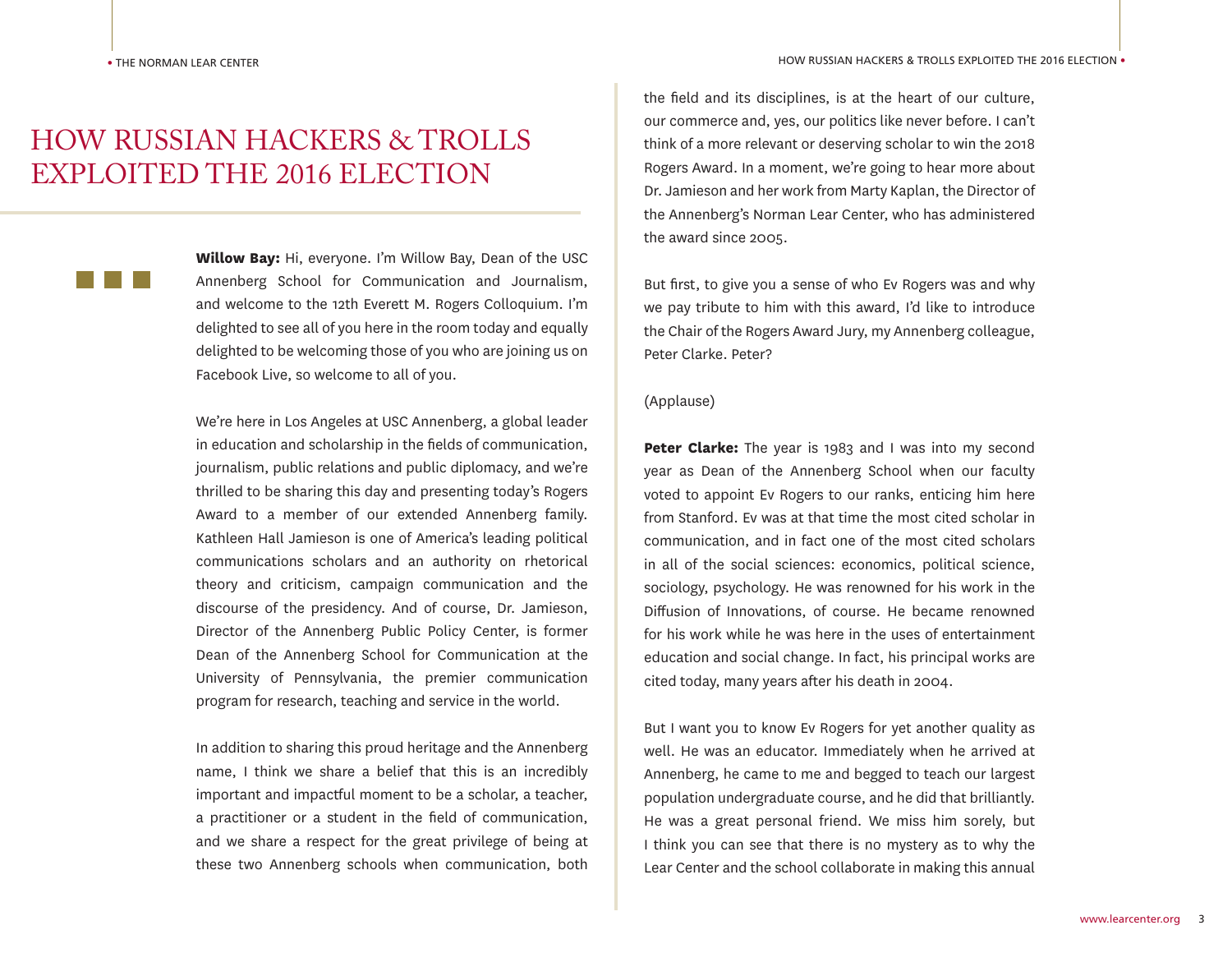award. He was an exceptional human being.

I want to now turn the microphone over to Marty Kaplan who will introduce this year's recipient. Marty?

## (Applause)

**Marty Kaplan:** Thank you, Peter. Peter is the Chair of the jury that selects the Rogers Award winner. There are several members of the jury here with us today. Thank you all.

There's a tradition. You don't say the name of the person you're introducing until the end, but I'm going to break that tradition and mention her name now. Kathleen Hall Jamieson has held and holds titles in the Annenberg family. She was Dean of the Annenberg School for Communication, she holds the Annenberg Chair as a professor of communication and she directs the Annenberg Public Policy Center.

Her work spans lots of disciplines, and she's been honored in lots of fields: communication, political science, philosophy and no doubt I'm leaving out half a dozen others. She is the co-author or author of more than 100 works, and I'm just going to tell you the titles of three of my favorite of her books: Unspun: Finding Facts in a World of Disinformation, Everything You Think You Knew about Politics and Why You're Wrong and Spiral of Cynicism: The Press and the Public Good.

She's won every major award, has given every major named speech and lecture, but there's something about her that I just want to highlight as to why I am so thrilled the jury chose her. The Annenberg School for Communication and Journalism: why "for" and not "of?" The Annenberg School for Communication at the University of Pennsylvania: why "for" and not "of?" Well, I have been told it may be apocryphal—please don't correct me if it's not true. Ambassador Annenberg insisted on that preposition because he wanted those schools to be advocates for something. Yes, teaching and scholarship and, yes, advocacy for learning and education, but also for communication and journalism as fields that will make a difference to society, that welds the concrete and practical to teaching and scholarship and learning. That's what Ev Rogers's career was about, and that's why it's so appropriate that she honors us today.

Just a few of the ways in which she does that, she's a public intellectual. In some circles, that's not a good thing to be. I am so thrilled that she is because she is in the media, on television, in print all the time holding politicians and their advertising accountable. That's a great service to democracy that she's providing. She founded FactCheck.org and other fact checking entities whose purpose is to hold up to scrutiny the discourse of contemporary politics. She creates tools. In one year, she is the coeditor of both the Oxford Handbook of Political Communication and the Oxford Handbook of the Science of Science Communication, and handbook is the key word there. In both cases, it is to help practitioners understand what the best practices are. It's a practical guide.

The work she'll do today is applied research because it's implications for democracy and what we need to do about it are manifest. I'm thrilled that we work together on various projects with the Walter Cronkite Award, with work shortly in health communication and also in science communication, and so I'm going to ask the Jury Chair, Peter Clarke, and Dean Bay to join me here as we celebrate, honor and present the award and hear from—and this is about to be your cue—the winner of the 2018 Ev Rogers Award, Professor Kathleen Hall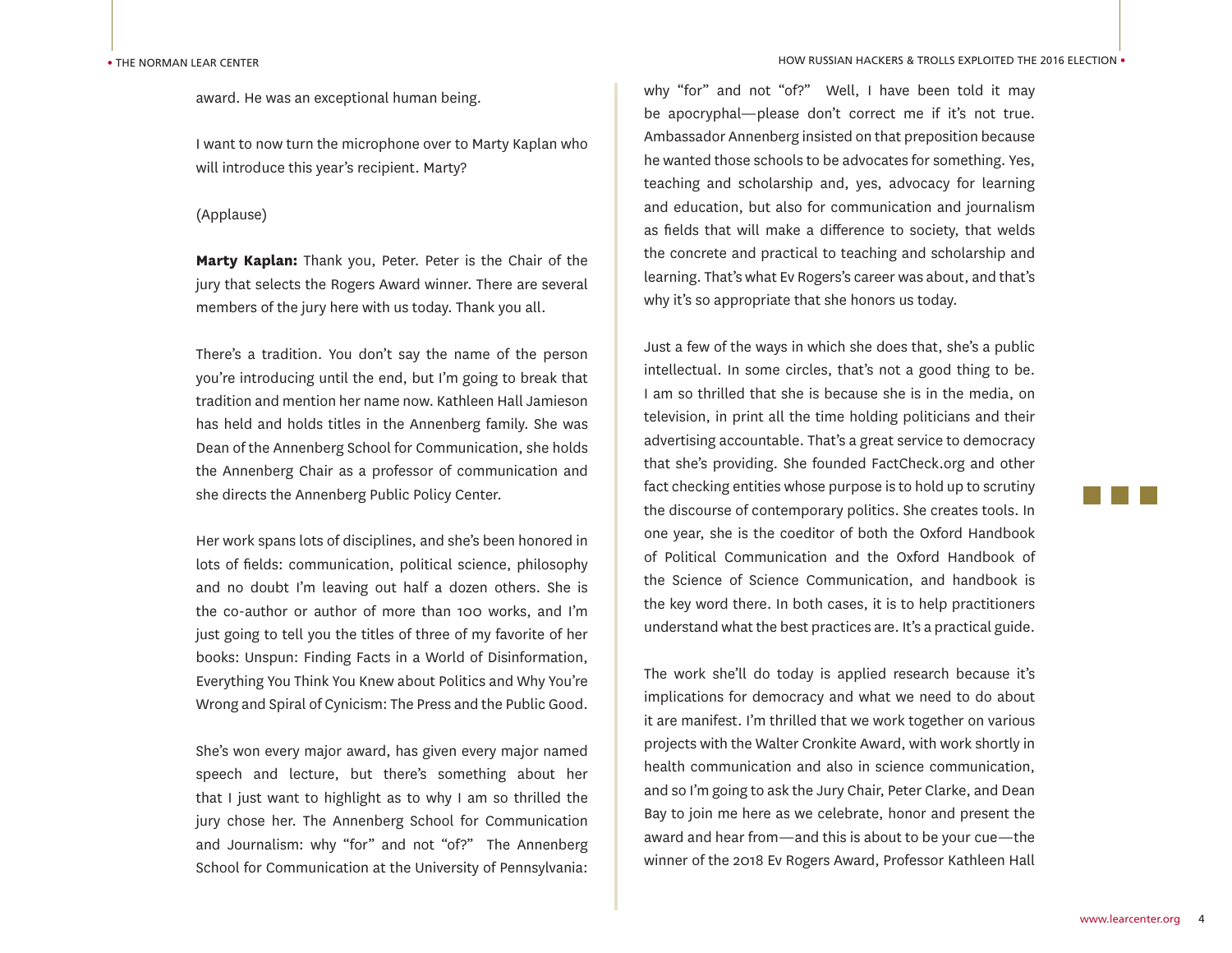Jamieson.

## (Applause)

**Kathleen Hall Jamieson:** Thank you. It's beautiful and it's heavy. That is heavy. Thank you very much. It's an honor to be here to honor a distinguished scholar and to do so in the presence of so many colleagues and friends that I value. Walter Annenberg did indeed call the deans of his school and told us the school was going to change its name because he thought we'd gotten the preposition wrong at its founding, and the interpretation of the reasons are exactly on target.

I'm here in the tradition that was set up in Diffusion to talk about positive impact. Diffusion of Innovation, diffusion of information, the ways in which we can ensure that that was used to increase health and well-being, to say there's another kind of diffusion now, and we ought to be worried about it. I titled this talk something in the range of "How Our Media Were Exploited in Order to Enable the Russian Hacking and Troll Activities to Influence the Outcome of an Election" because I think we need to take the "for" in our title seriously and ask how the communication that we are engaging in right now may be increasing our susceptibility to a kind of diffusion that Ev Rogers understood well and his theory still explains, but that we want to interdict and not facilitate.

To help do this, I'd like to start with today's New York Times. When we woke up this morning and we picked up our iPads or in some cases we picked up our hardcopies of the New York Times, we saw an article that was at war with itself in its description of what happened in 2016 because the headline talks about "meddling," and the headline says, "State Department Was Granted \$120 Million to Fight Russian

Meddling. It Spent \$0," but inside that article is a metaphor with very different implications. In fact, you may not want to take it as metaphoric because there's the possibility that it is literally descriptive, and the word there that is operative is "virtual war," "engaged in a virtual war against the United States."

Now, the difference between meddling and war and the actions that you take in response are highly consequential. During the 2016 election, our government and those speaking for it, as well as our press, accepted meddling and interference as the dominant characterizations. They did not use the language of war, they did not use the language of attack and they did not use the language, "as the result of subversion and sabotage." In the process, the framing of that activity, both by our government and the people who spoke on behalf of it and our press, suggested that it was benign in some important ways. That linguistic characterization invited a framing that throughout the campaign affected the way we saw the hacked content that came into our media stream from stolen Democratic emails.

We didn't, of course, call them stolen Democratic emails. We instead characterized them as WikiLeaks and then forgot the origin. Because the Russians had effectively used WikiLeaks as an intermediary and we, not thinking war (we wouldn't be at war with WikiLeaks and WikiLeaks wouldn't be attacking us) did not have a frame around that to say, what happened to those Russians whom on October 7 our Department of Homeland Security and the Office of National Defense Intelligence had declared were in fact there. The linguistic framing mattered, and those of us who were in the "for" business should have been on the frontlines to say, "wait. If you're not comfortable characterizing it as, 'at war,' at least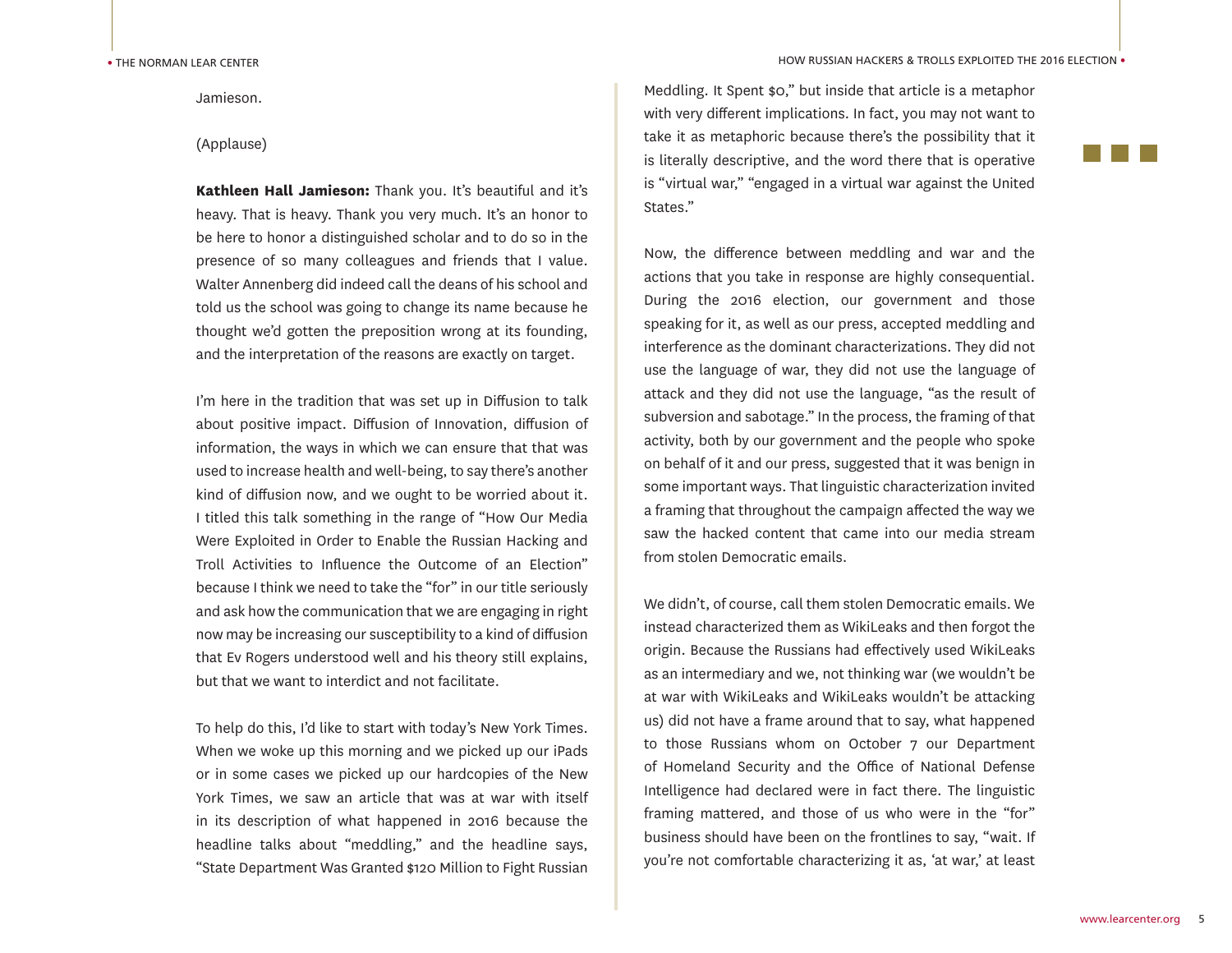#### • THE NORMAN LEAR CENTER

indicate that it is not WikiLeaks that is responsible for this. You've got your origins wrong."

Underlying the assumption of the press coverage was also the assumption that somehow there was an entitlement to know all of the things that were in private channels, although they reframed the election to an asymmetrical field in which you only had disclosures about one side. Hypothetically ask, what if we had disclosed emails from Michael Flynn, Donald Trump Jr., Kellyanne Conway? You can fill in the rest and ask, what if we had some tax returns and medical records in addition? We didn't, but we lost track of the fact that we didn't because the framing had narrowed this into some kind of entitlement to access that of course seems consistent with meddling. There was, after all, no enemy state behind this. It was just WikiLeaks which, in other circumstances, had elicited praise by opening up access to things that many approved of.

Does the "for" in communication matter? Did it matter that the Ambassador changed our name from "of" to "for?" Yes, in both cases. The first answer to the question I would offer to you—how our media were exploited—is, the framing capacity of our media through decisions made by our government officials and our reporters took a stream of content that was interpreted in a way that increased the likelihood it would be accepted and accepted uncritically by an audience.

That frame also constrained Hillary Clinton's capacity to argue the Russians were behind it, and it inflected the debate about who was Putin's puppet. You remember the bizarre exchange in which Hillary Clinton, trying to put the Russian frame on this with no help from the press or from the government of Barack Obama, alleged that in fact what HOW RUSSIAN HACKERS & TROLLS EXPLOITED THE 2016 ELECTION •

we had was Putin's puppet standing across the stage from her, and Donald Trump said, "You're Putin's puppet." Now we had a cross-puppet set of accusations in a context in which we did not have a Russian origin frame. That context meant that fundamentally, if framing does everything our literature suggests it does, gave people a different context for viewing this election.

Let me answer the second part of the question because there's another Russian stream of influence. The first is the hacking, the stealing, the theft, the sabotage. The second is the troll activity. If you wanted to be a troll—and I would ask you now to please join me in being a Russian troll—and you wanted to ensure that you could insinuate your material into the United States system almost seamlessly, you would want platforms that think of themselves as platforms, not as media outlets, do not consider themselves as gatekeepers. And as a result, they do not consider that they may have any role in determining who's coming into this environment to reach anyone—and then, in addition, have anonymized practices that increase the likelihood that you can hide behind false identities and are very effective at sustaining our engagement online as they continue to push us toward more like-minded content that becomes progressively more extreme.

How did that structure of social media come into our system and essentially create an open invitation to engage in electoral sabotage? They were all but ready-made for it. I don't mean to suggest the social media platforms are not made for many more wonderful things, but that those sets of capacities can be perniciously used and were.

We learned from the Mueller Indictment of the 13 Russian individuals and the one individual, I believe from California,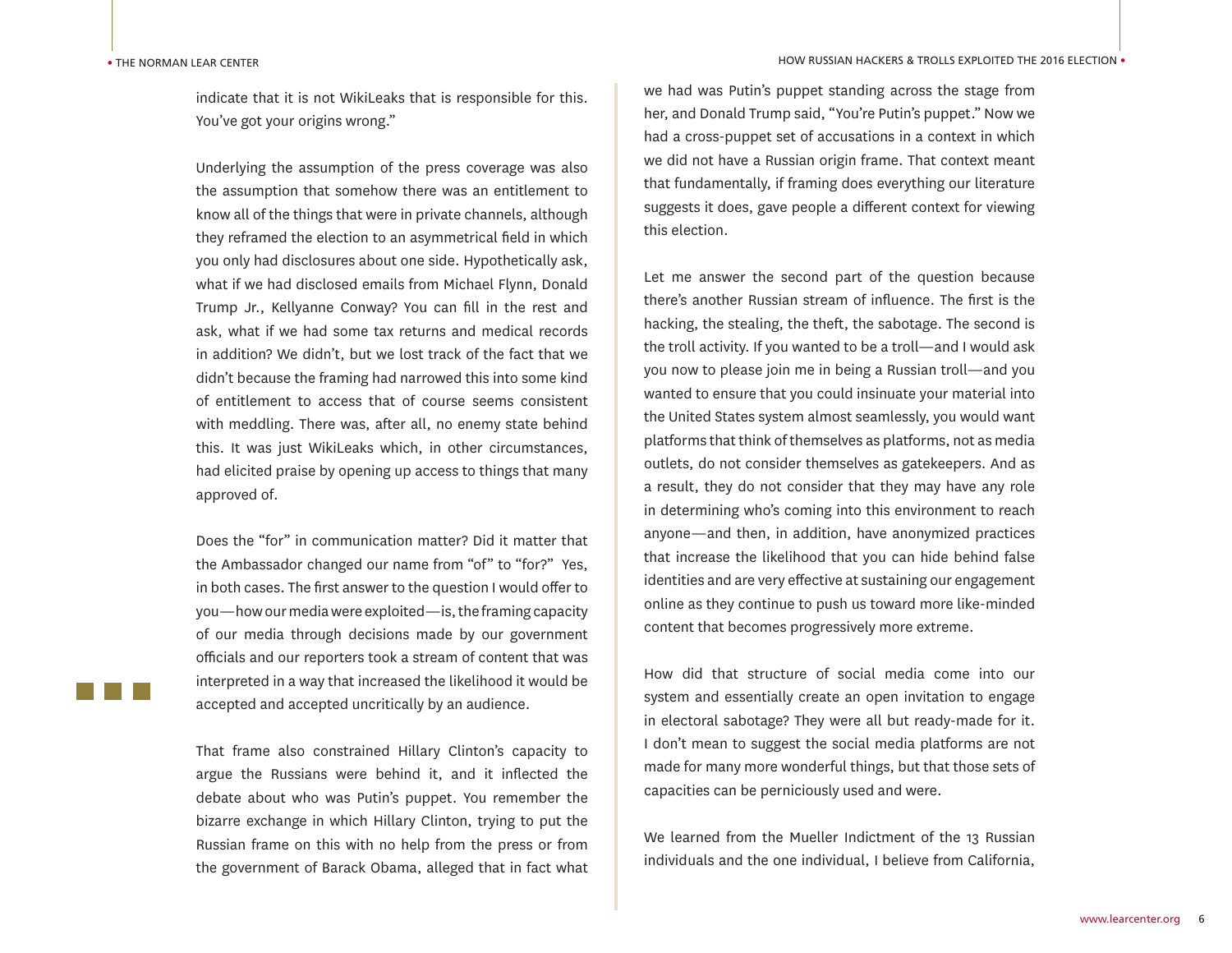who was selling identities, how easy it was to come into this system and pretend to be someone else. As we heard from people who were "unwitting," that's Mueller's word, in their engagement with these individuals, what we see is the ease with which they could counterfeit identities in order to mask the fact that they were not actually in a like-minded community, but were manipulating those communities to do things that the communication field has understood for decades, among them, re-weighting the communication environment in ways that would increase the likelihood that the disparity in amounts of communication would weigh on behalf of one candidate rather than another.

Now we have them using agenda setting by putting the content in—that's the hacking content as well as the content from the trolls—framing, with the complicity of the US media structure, and also increasing the likelihood that get a misbalance in information. I'm going to argue you see this across the campaign.

My answer is twofold to how were we exploited. We had media platforms ripe for exploitation. We had a press structure uniquely susceptible to framing because the underlying structure of media coverage in this country is towards appearance versus reality, the assumption that we don't see what we actually get in governance and in campaigning. As a result, they were uniquely disposed to think that there was newsworthy content inside the hacked emails because, after all, they were private now made public. The assumption of the move from public to private was a presumption of newsworthiness instead of a questioning of whether something was newsworthy.

They seemed remarkably unaware that in the process they

created a one-sided frame, anti-Clinton, without ever counterbalancing with information about Trump, thereby creating a more balanced frame. Information from the Clinton Foundation did not generate stories with parallel stories embedded that compared the Trump Foundation to the Clinton Foundation on exactly those same dimensions.

What then happened during the campaign? I'm now going to try to do a quick analysis, and I'm going to assume when I press this something good is going to happen because slides are going to appear on the screen. All right. I'm going to say they had a sound theory of the election. I'm going to say they affected the press agenda. The shifts in opinion and vote preference were consistent with their activities. Making that causal link is highly problematic and very difficult to do, but at least we know that there was a consistent move and the consistency is in the direction of the Russian activities, not against it.

It's important to note that there is no evidence anywhere in 2016 that the Russians were being affectively unmasked because that was not coming into our media stream unhacked. It was a front and it was not coming into the media stream on social media and there was no counter stream trying to blunt their effect. My theory is going to be, if they did something, it was going to be in Trump's direction. There's no evidence they created a backlash against him. But their theory of the election was sound. If it weren't, it wouldn't matter.

First, they did things like this in the media environment. You just said there's this noise, and it just creates all kinds of affect and we didn't know where it came from, but knew it was bad. That was strategically set in order to create your anxiety, as we talked about, creating anxiety about cultural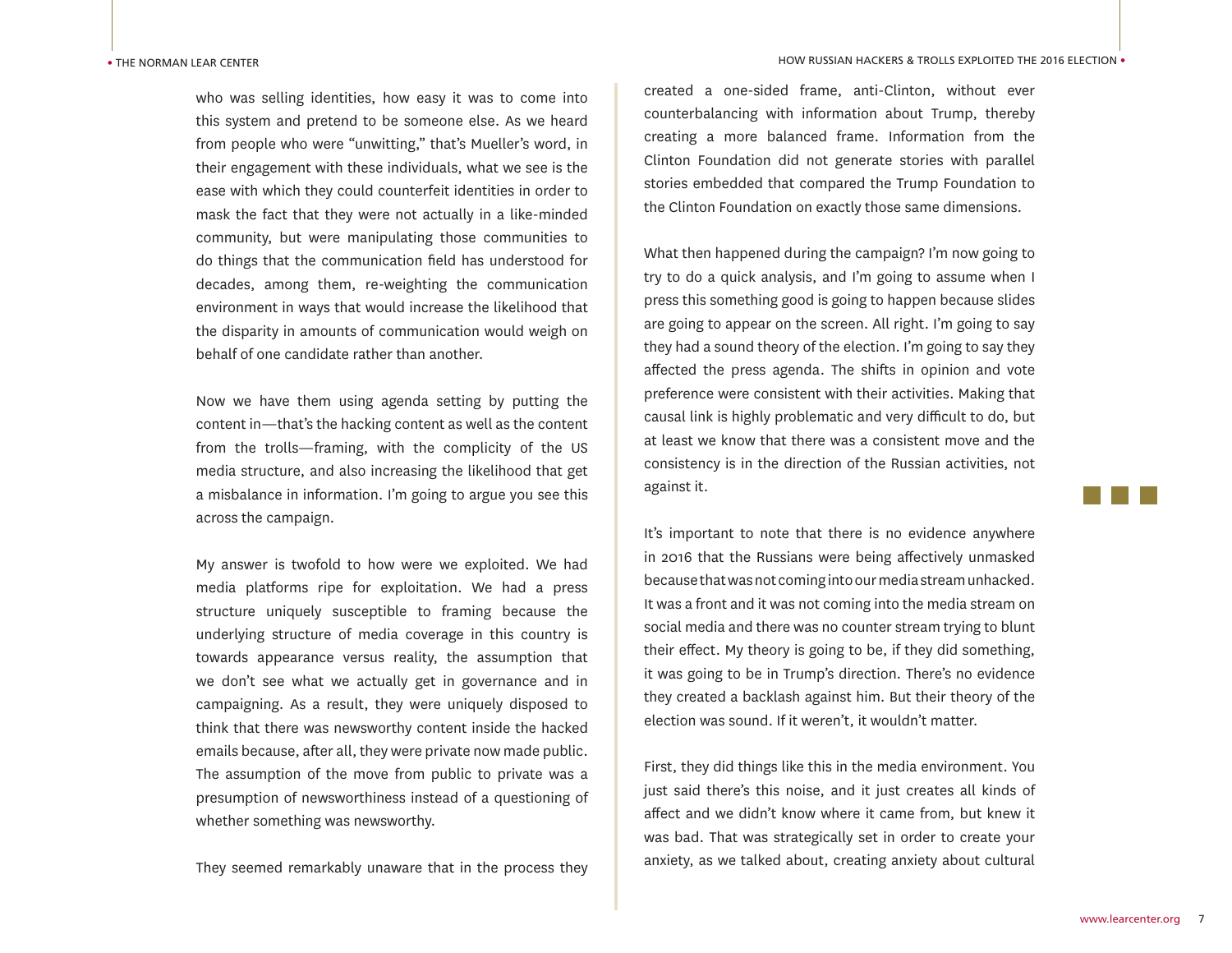change. They targeted voters they needed to target, that's Evangelicals and veterans to mobilize, black voters and Sanders voters to demobilize and they needed to shift the Stein supporters.

We're going to first take a look at cultural change. This is a really interesting study. I'm just going to telegraph it. Those who feel that the culture is moving against them were more likely to vote for Donald Trump. If you say, what is the underlying psychological move of the efforts to get individuals on both sides of some debate to create moments that exacerbate tensions, it's this. It harnesses that in a way that ultimately will aggregate up those audiences to incentivize them on Election Day to vote for Donald Trump. Their underlying psychological theory was sound. This is the kind of thing that they did, fears of cultural change. I'm going to move rapidly because I know that you can process the visuals very quickly.

Part of the reason that that is important is that increases their power. It decreases the likelihood that you will spot the Russian linguistic cues that say you are other including the absence of the indefinite article, some very strange uses of punctuation and an occasional statement that makes no constitutional sense whatsoever. But if you understand, as Larry Gross did when he pioneered the area of understanding visual imaging long before most of you were born, this is highly problematic content when it is being used deceptively.

Now, you see the tensions inside the culture, and the people who say this means they weren't trying to elect Donald Trump misunderstand something profound. To the extent that the incumbent is a Democrat, to the extent that the incumbent's heir apparent is the Democratic nominee, if you raise HOW RUSSIAN HACKERS & TROLLS EXPLOITED THE 2016 ELECTION •

cultural tensions around the status quo, you are creating an environment set to vote against that individual who is the Democratic nominee.

They targeted the voters they needed to mobilize. If they got their psychological theories right but they didn't reach the right person, they're not going to have an effect, but their theory of the election was sound. Evangelicals, and the move here is to start with benign content, use the links to aggregate the audience and as you continue to appeal to the audience you've now identified, move to more extreme content. As you're "liking," I'm beginning to aggregate you into the susceptible audience I will target with a massive push to vote on Election Day and during the early voting period.

You're picking up Catholics, by the way, with the telegraphic signal of the Catholic Medal on the bottom. Conservative Catholics are part of this broader group. Now the Medal has gone upper screen left. Here you go with veterans. Now we've moved to being explicit about Hillary Clinton. I'm downstream in this stream because I don't have time to be upstream.

Same move, but now to demobilize. I need audio if I get it, please. If not, this is an actress. Thank you.

One of the troll moves, and a powerful move, was to take content already inside the US media stream and amplify it. Another was to take content inside the media stream and distort it, but in the process there's a credibility because you have already recognized it inside the culture. You've seen this in other places, and so you're not likely to think that it's being increased in the weighting you give it because you're getting more exposure. This is produced inside the US system with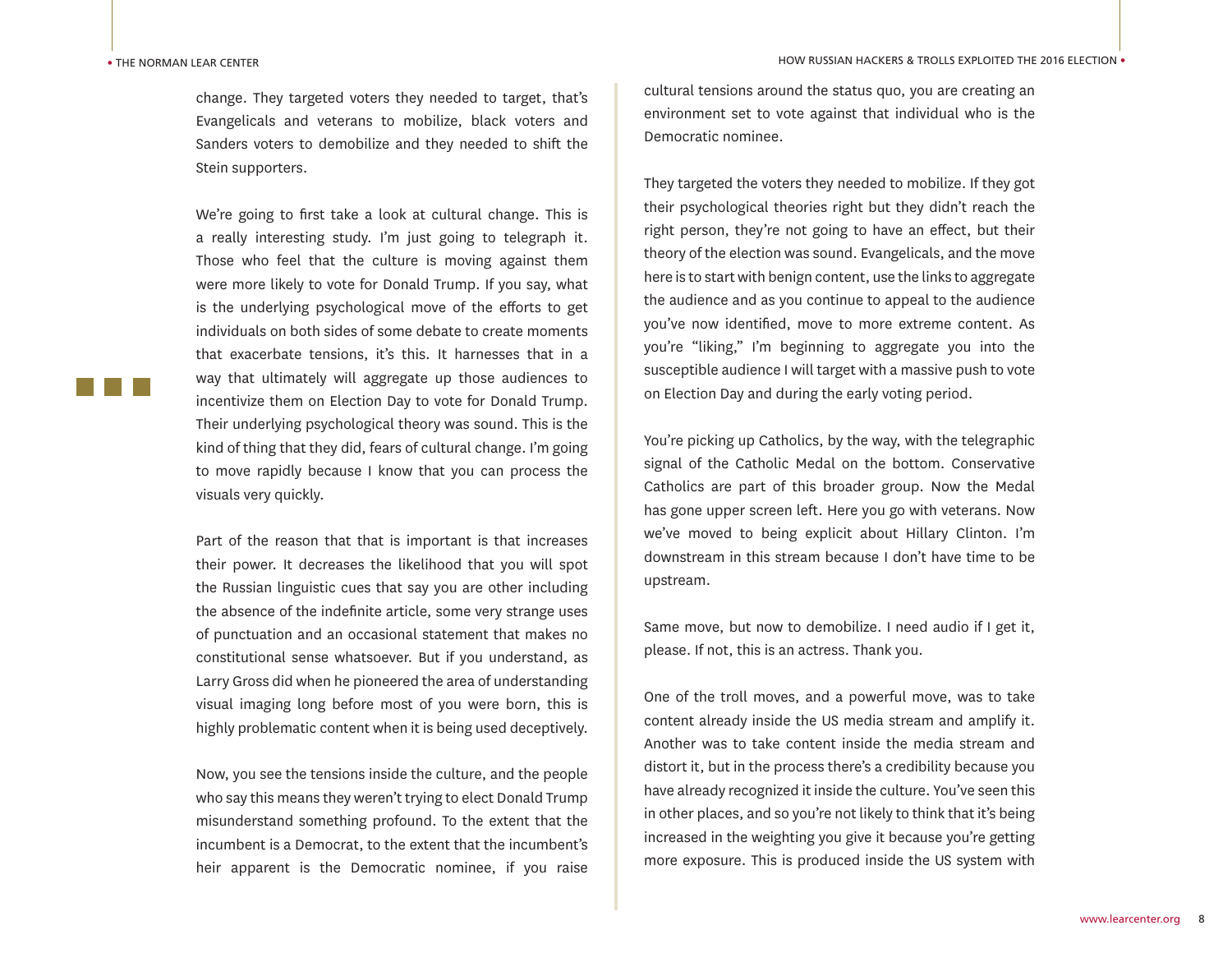legally gotten campaign dollars legally spent, but the trolls are going to amplify it and push it to get it more exposure. You're also going to see things like this. Now, I'm downstream on this.

There is a synergy with the hacking stream and the troll stream. As you'll recall, the first major push into the Democratic system with hacked content was right before the Democratic Convention. It was an appeal to Bernie Sanders supporters with content stolen from Democratic sources inside the DNC that showed that Hillary Clinton's folks had their finger on the scale. That led to the resignation of Debbie Wasserman Schultz among other things. Those who say the trolls didn't create an effect, Debbie Wasserman Schultz would like to disagree with you.

Also, there was a move to shift voters who would, if they vote, vote on the liberal side for Hillary Clinton over to Jill Stein, and it's with appeals like this, "'Trust me. It's not a wasted vote. The only way to take our country back is to stop voting for the corporations and banks that own us.' #GrowaSpineVoteJillStein." That's amplifying themes that are already out there, but this is troll-based amplification.

What we had first is they had the right psychological theory. The messaging was consistent with the theory. Create a backdrop of cultural turmoil, exacerbate your fears in the constituent audience, then begin to harness those in the direction of a vote against Hillary Clinton. This is much more an appeal against Clinton than in favor of Trump, which draws on all the literature that we have over the past 50 years which says that negative information is more powerful, it's more quickly processed, it's more deeply processed, it's more quickly retrieved and it is more persuasive.

They then affected the press agenda. I'm going to suggest briefly they affected the agenda around the Democratic National Convention, and that was largely a move to get the disaffected Sanders supporters to stay home. They affected it before the second debate. This occurred when the Access Hollywood tape appears, and within an hour, the dump of the Podesta emails blunts its effect on the agenda stream. They affected it through the month of October as the hacked content began to be placed across the news spectrum with a clever leaking strategy that ensured there was always something new. Remember, we don't have a Russian identification behind it; it's just WikiLeaks. It affected during the two debates, the last two debates, where two questions drawn by hacked content created a strong anti-Clinton frame. Finally, it may have affected it during the last 11 days. Here the evidence is the weakest that I have. We will know more as more information becomes available.

Let's start with the first. It's really simple. As a result of evidence from the hacked content, Debbie Wasserman Schultz resigned. That puts Donna Brazile in charge of the DNC. When the leaked content then later shows that Donna Brazil shared a debate question during the primaries, that fact was amplified by Donald Trump and by the trolls, and Donna Brazile loses her on-air job on ABC News.

Now you have the second personnel effect that had discourse consequences within the media stream. An articulate African-American woman's voice is taken out of the media stream, and Donald Trump was handed a meme, which is they're colluding with the media. The Democrats are getting content to Hillary Clinton. The media's doing that, and you have a whole stream of content, reinforced by the conservative media and sites such as Breitbart, saying that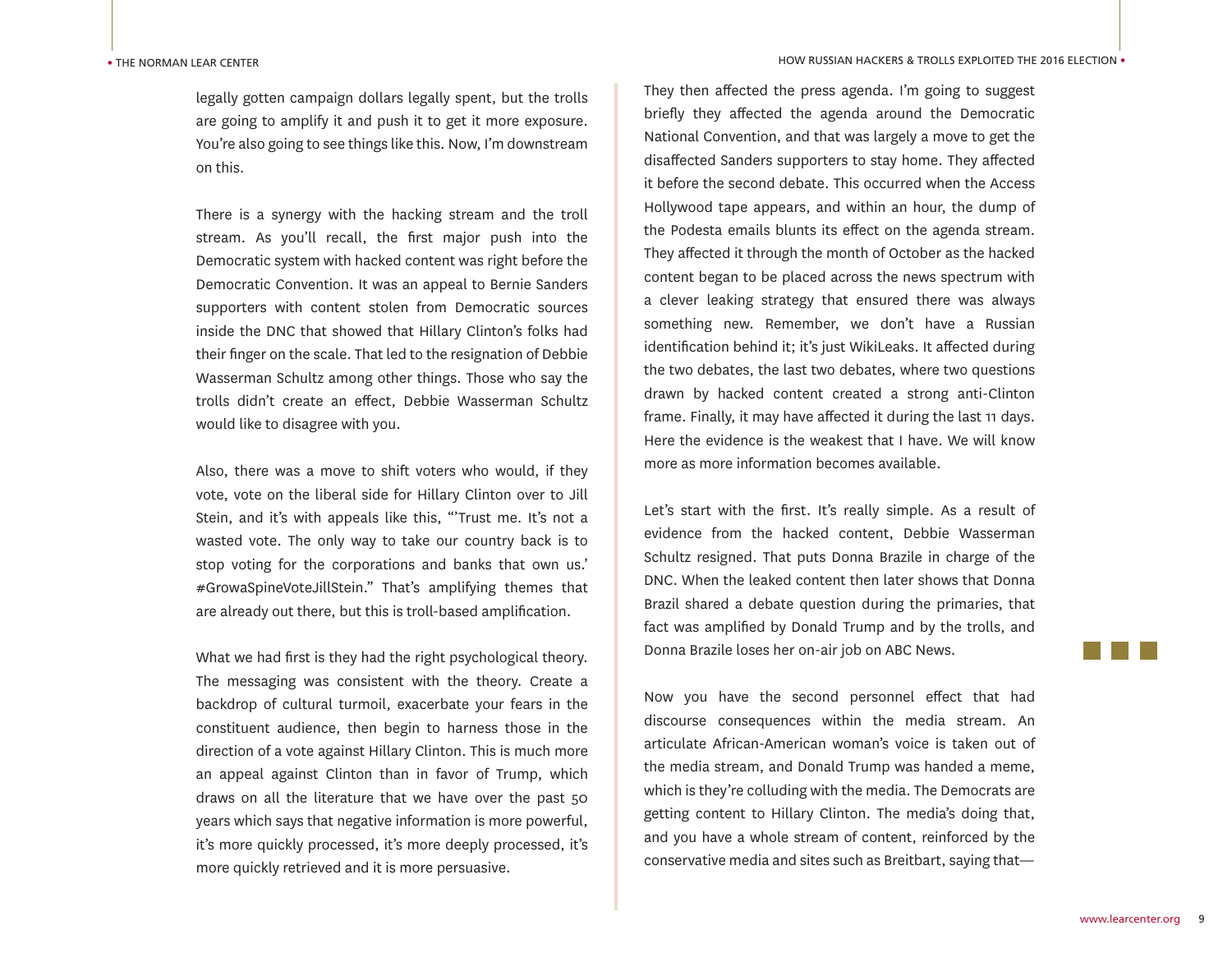and now we draw out of more hacked streams—you see, they had this dinner that some media people came to, and now we're beginning to deepen the arguments that are already native to the right that the media are left-wing. You cannot trust them. That is a helpful line of argument to reinforce in case the media do decide to disclose that the Russians are behind that. Oh, wait a minute, they didn't. But none the less, it was preemptively important just in case.

Affected the news agenda before the second presidential debate.

OK? Imagine that on that day the Access Hollywood tape, which was released on the 7th, was the dominant theme in side news with no hacked content to counterbalance. I tell you what the frame would've been because there's a third thing at play that day, and it speaks to my opening theme. At the beginning of that day, the Department Of Homeland Security and the Office of National Defense Intelligence put out its report saying the hacking was attributable to the Russians. Had there been no Access Hollywood tape, that would've dominated the Sunday news shows, and the question would've been, how do you know that? Is this just an Obama finding? We would've actually spent some time talking about how they know what they know, and that probably would've continued for at least a day or two as Republicans fought back against that frame, thereby increasing the likelihood we were aware that that finding was there. But that disappeared completely on the Sunday shows. None of the people responsible for that report were even interviewed on the Sunday shows.

Instead the Access Hollywood material moves out through the Washington Post. Within an hour and 10 minutes, the hacked content from the Podesta emails is dropped, and now instead of a Sunday frame that would've dramatically advantaged Clinton, here's this new report that says the Russians are behind the hacking and here's the Access Hollywood tape. Now we have here's the Access Hollywood tape counterbalanced by revelations about Clinton.

That reframing process is the single most important effect achieved by the hackers to that point in the campaign because had the frame stayed around Trump and not become counterbalanced with high levels of attention on it the day of the second debate—the debate happens that night you would've expected, as a result, to have a strong, clear framing effect that would've lasted around the other hacked content as news evoked that frame to the content. The first part of the effect is creating a counterbalance narrative. We have revelations about both, so if you don't like both, OK, you still don't like both, but now we're not going to re-weight that to you dislike Trump more. But alternatively, it is doing something else. It is displacing the structural frame that could've contextualized the rest of the WikiLeaks content and never did. It's just starting to now, but it never did during the campaign. There's another effect.

Now first, there is no good answer to this question. Which one would you like to have? But if there's one, it should be crackdown rather than kiss up, and the implication of the section they just showed was that she is in one category rather than the other. It is the one that disadvantages her. This is the public/private frame, and then within it here's the contradiction, and this is the Bernie Sanders frame from the primaries. As a result, if you're thinking about which voters are receptive to this, those are the Bernie voters who need to be demobilized if Trump is to win the election.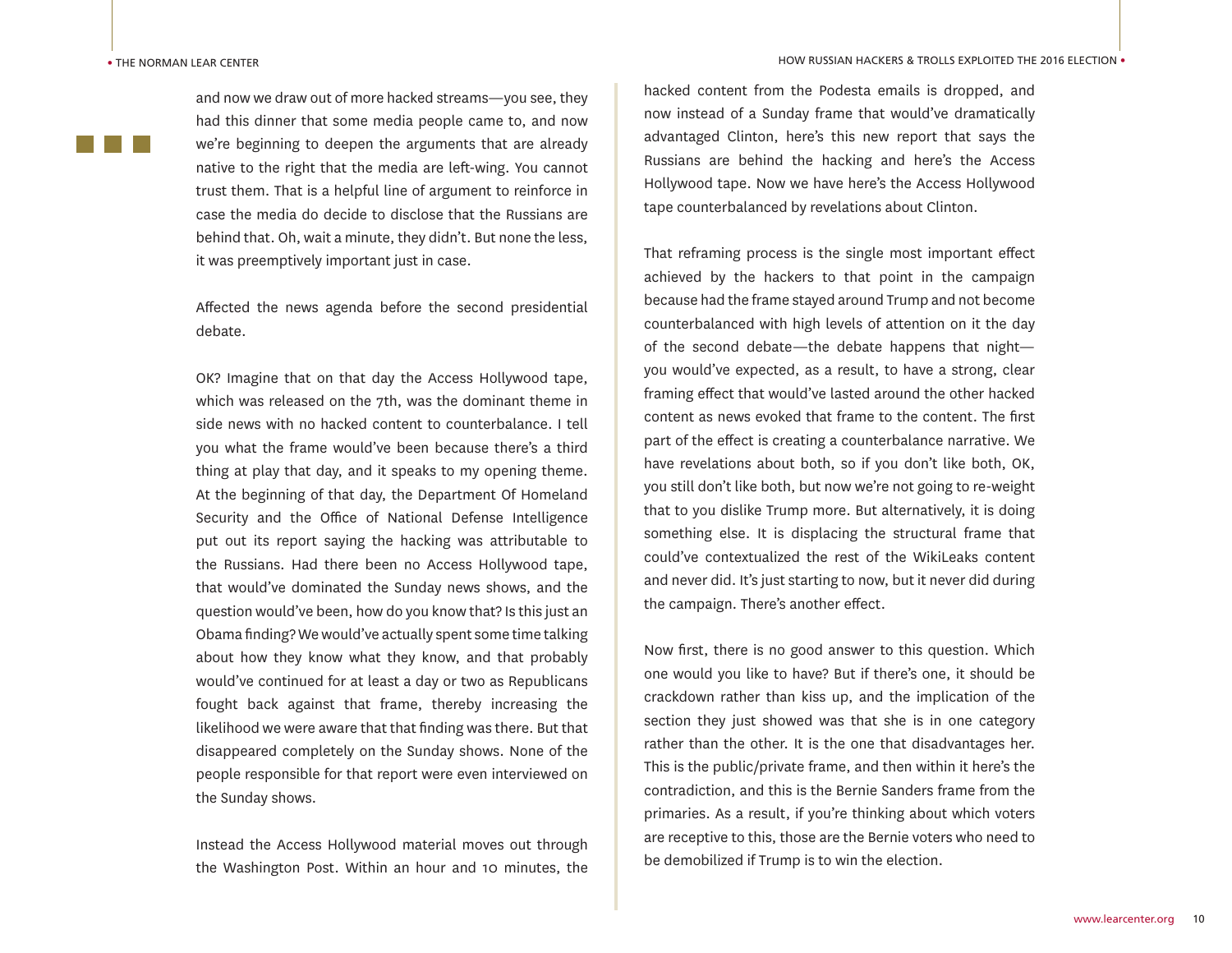The agenda was set through the month of October. Access Hollywood gets its hit, but Wiki Leaks stays there the whole time. Agenda setting in the last two debates, this is from the hacked content.

Now notice, WikiLeaks released. There are no Russians there. Public versus private. She wanted to keep them hidden. Then there is the quote that is being taken out of its context, and this came through the open debates process by which citizens supposedly voted that question into the queue for Martha Raddatz. Those of you who are studying bots, I would really like to know how many bots voted for that question, and I would really like to know how many trolls increased the likelihood that those inside our system cast a vote in that direction by telling others, we've got this open debate process. Push that question to the top. Anybody who's got the answer to that please let me know. I am more than curious. If you know that what bots are able to do is surge a site in order to create the illusion of liking in very quick time, and, as a result, increase the likelihood through a normative pressure that we come into the stream and say, I like too and that we share too, this is at least a plausible hypothesis. It is the way the trolled content moved. It would be unsurprising if that effect where there. I hope someone looks at it to see whether it is. I have a pretty strong suspicion that this is a really good hypothesis.

But the other thing that you're hearing here is the presumption of this is a frame, and the frame is difference between public and private that is consistent with the way press frames our politics. I wrote a book with Joe Cappella called Spiral of Cynicism: The Press and the Public Good. In that book, we argue that the press so strongly adopts a tactical/strategic frame and appearance versus reality frame that it only has to

be activated. You don't have to create it from scratch. Once it's been activated, it is so strong a frame that it influences the perception of content that has nothing to do with the news that has been framed that way.

Specifically, we looked at actual news from the mayoral election in Philadelphia. We did studies across cities across the United States. We took out anyone who knew who won. We also took out those who thought that Rizzo had won. The person who had won was Ed Rendell. But we had an actual situation as a result where there was real news coverage which we used in one condition. In the other conditions, we used the same reporter and on air individuals from WPVI, Walter Annenberg's former station, who actually re-created the news pieces for us in the same suits and ties against the same background, a really tightly controlled message stream, in other words.

What we found was this tactical, strategic frame which looks at how you appear to be something to try to persuade people to do something and how the polls matter in assessing whether or not that's the case, activated cynicism, depressed learning. When they were given a debate by the actual candidates featured in the actual news, they were more likely to say things such as, that candidate won't do what the candidate actually says he will do. Since Ed Rendell was elected mayor, we actually know whether he did what he said he would do. He did. As a result, you can't say that that was realism, not cynicism. In the case of that election, it was realism. He actually made promises he kept. Actually most of the time, most people try to keep the promises they make.

There's surprisingly little turnabout from what you promise in campaigns and what you do in governance. You tend not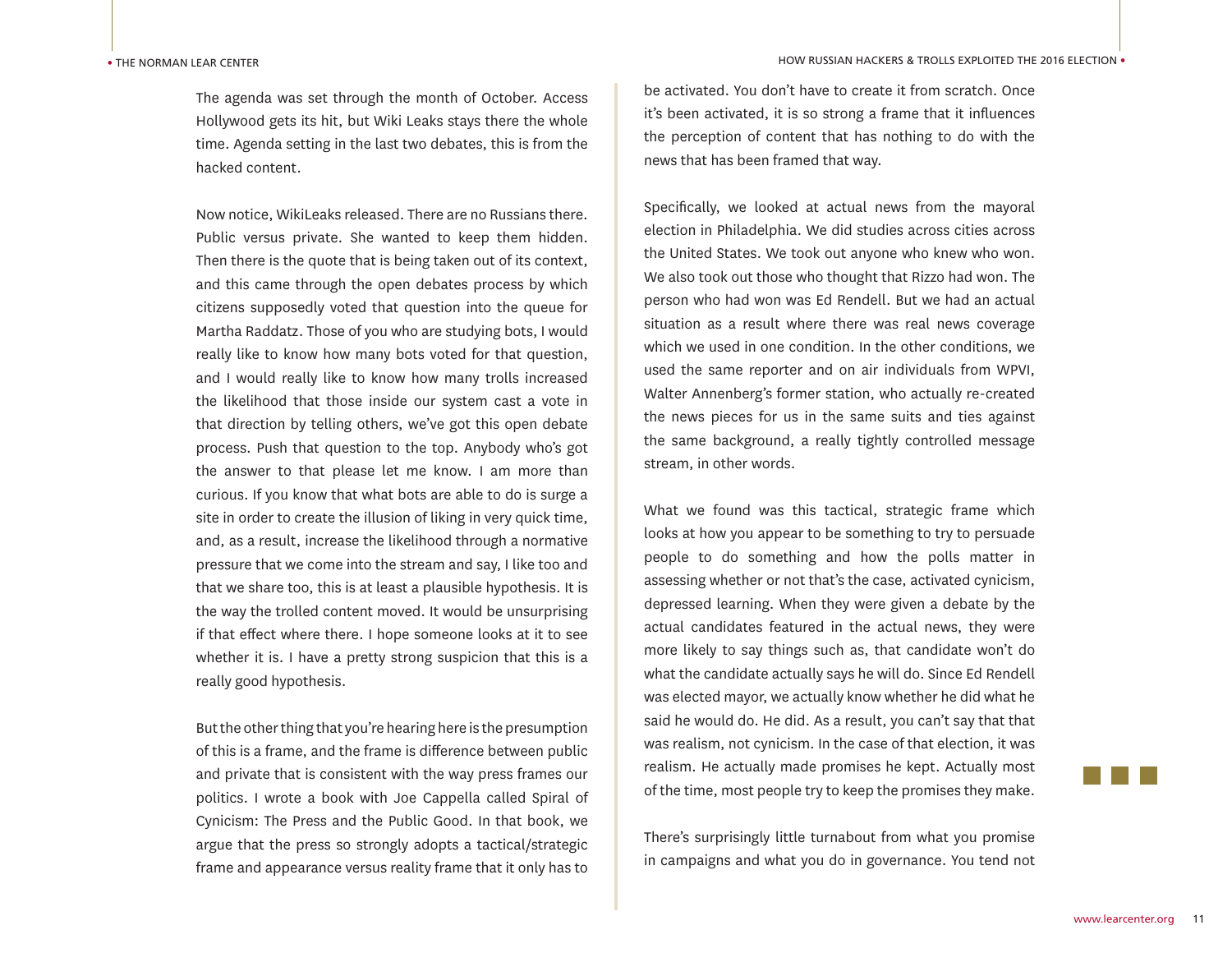to be elected when you make those kinds of shifts. There's a schema out there, and we know from the framing literature that the likelihood that you're going to get persuasion affects increases when the content is consistent with an existing schema. The press has been feeding that schema. It is embodying it here. The likelihood that that produces affects is high.

But there's one other thing that's important here. They have just digested a Clinton statement to take it out of context. In that debate, when Hillary Clinton explains that she was talking about the Steven Spielberg film in which an important president of the United States navigated us through the Civil War by talking to different constituencies in ways that let them find some ground they could agree to, when she says that it sounds as if she's just looking for some excuse because the press has never said, here's the whole quote to show that the next line in her hacked, leaked, stolen speech segment is actually about Abraham Lincoln and about Steven Spielberg. In the absence of that context, this creates the frame. It looks in the debate as if Hillary Clinton is just trying to get out of a difficult situation. She's talking about Lincoln? You got to be kidding. Now we've got Clinton looks as if, in the debate, that she is verifying the notion that you can't really trust her. See how sleazy she is as she maneuvers around to reinterpret that content? Trump, of course, is, Lincoln? You're a liar.

Hillary Clinton is overstepping the statement made the 7th by the intelligence community. They did not attribute this to Putin. They attributed it to Russians. They wouldn't attribute it to Putin until later in the cycle outside the election itself, and those statements themselves are also carefully couched. Nonetheless, she's got the gist of it right, and there's no news frame into which you are going to put this. This, for most

people the night of that debate, is brand-new information, very difficult to process because there's no underlying schema through which it processes, and it, as a result, lacks the credibility it would have had it been certified by news across the ideological spectrum. Had that been the dominant news of the day, you would've heard about that across the spectrum, but it wasn't because of Access Hollywood and then the Podesta email dumps.

This is the next place in which we've got a problem. This is a speech to a bank, so we at least have bankers. There's the date. This is a hacked segment, a segment that comes from the hacking. You see the period there? That's Face the Nation. The statement says, "My dream is a hemispheric common market, with open trade and open borders, sometime in the future, period." There was no period in the segment, there was another clause. How did the media become accomplices in letting the Russians do their work?

This is either bad reporting or someone, because of the brevity of news spaces, not knowing where an ellipses is appropriate and not understanding what the second clause meant and its implications for the debate about open borders because open borders is, for Donald Trump, a word that defines his candidacy. For Donald Trump, it means immigration, it means trade and it means everything that is scary. For Donald Trump, what it doesn't mean is infectious diseases crossing borders and it doesn't mean cross-border energy transfer. So you will be surprised to learn that that's what Clinton was talking about in the rest of that statement. Well, there are the ellipses, but you don't know what's missing in the ellipses. ABC got the whole sentence.

Now, this one isn't hard. This one isn't like Lincoln where you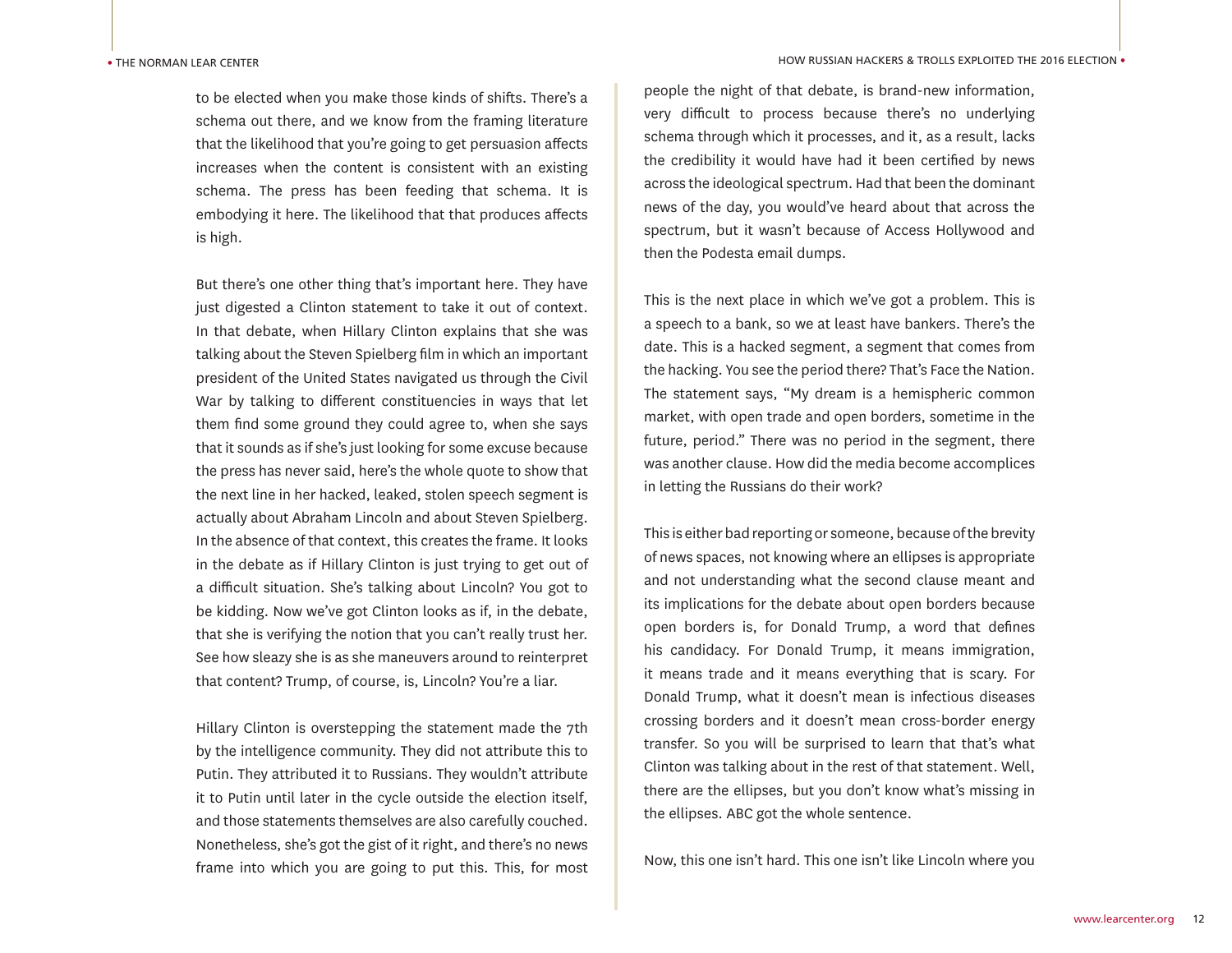have to go to a next sentence. This is the same sentence. "My dream is a hemispheric common market, with open trade and open borders, sometime in the future with energy that is as green and sustainable as we can get it, powering growth and opportunity for every person in the hemisphere." When we look at every other segment that is in the download, the dump from WikiLeaks that was Russian stolen content from the Podesta email stream, what we find is that when Hillary Clinton uses this concept, it is either like this about cross border energy transfer or it is about infectious diseases. There are those ellipses.

Now, the news framing the day of the debate is now creating the sense that that's what this was. Imagine in the debate that Hillary Clinton is now going to say, no, I was talking about cross-border energy transfer. You're going to say, oh, really? There it is again. The reason I'm walking across the Sunday shows is to say this was not simply Fox News. Actually, Fox News put ellipses in when there are some periods in there that shouldn't have been in there. But here's the debate.

(Video Plays) "In a speech you gave to a Brazilian bank, for which you are paid \$225,000, we've learned from the WikiLeaks that you said this, and I want to quote, 'My dream is a hemispheric common market, with open trade and open borders.' So is that your dream, open borders?" "Well, if you went on to read the rest of the sentence, I was talking about energy. We trade more energy with our neighbors then we trade with the rest of the world combined, and I do want us to have an electric grid, an energy system that crosses borders. I think that would be a great benefit to us. But you are very clearly quoting from WikiLeaks, and what's really important about WikiLeaks is that the Russian government has engaged in espionage against Americans..."

Now, there's no Russian [unintelligible], no frame back there. There's no espionage back there. Hillary Clinton's trying to put it in fresh in the middle of a debate after she's just told you that she's said something you have no evidence she's said from any of your exposure to the news stream that day. How plausible is that?

Hillary Clinton was not talking about immigration, but you're not anchored anywhere on that, including from the moderator of the debate. This is bad journalism. How did the Russians manage to exploit and increase the likelihood that Donald Trump would be advantaged? Because we had a press that wasn't doing its job, at least in this instance.

Amplification by the trolls. The synergistic relationship between hacking and trolls is profound. One of the things that the trolls did was magnified anything that would help Trump, magnified anything that would hurt Clinton and, in the process, increase the likelihood that those in their stream of influence would see that unweighted environment. One of the reasons that this is important—and now let me go back to the beginning of the lecture—is that if you look at the polling data in summer after the attacking of a Gold Star family by Donald Trump, what you find is that veterans appear unlikely to vote the way you expect them to vote if they go into the voting booth. Now, they aren't going to come in in large numbers and vote for the Democrat. They're likely to stay home if they're unhappy about their candidate. But the military families are nowhere near the percent that Trump needs them to be.

You also find that the evangelical, Protestant Christians are not anywhere near where you need them to be if you're the Republican nominee. There is a reason for that. You have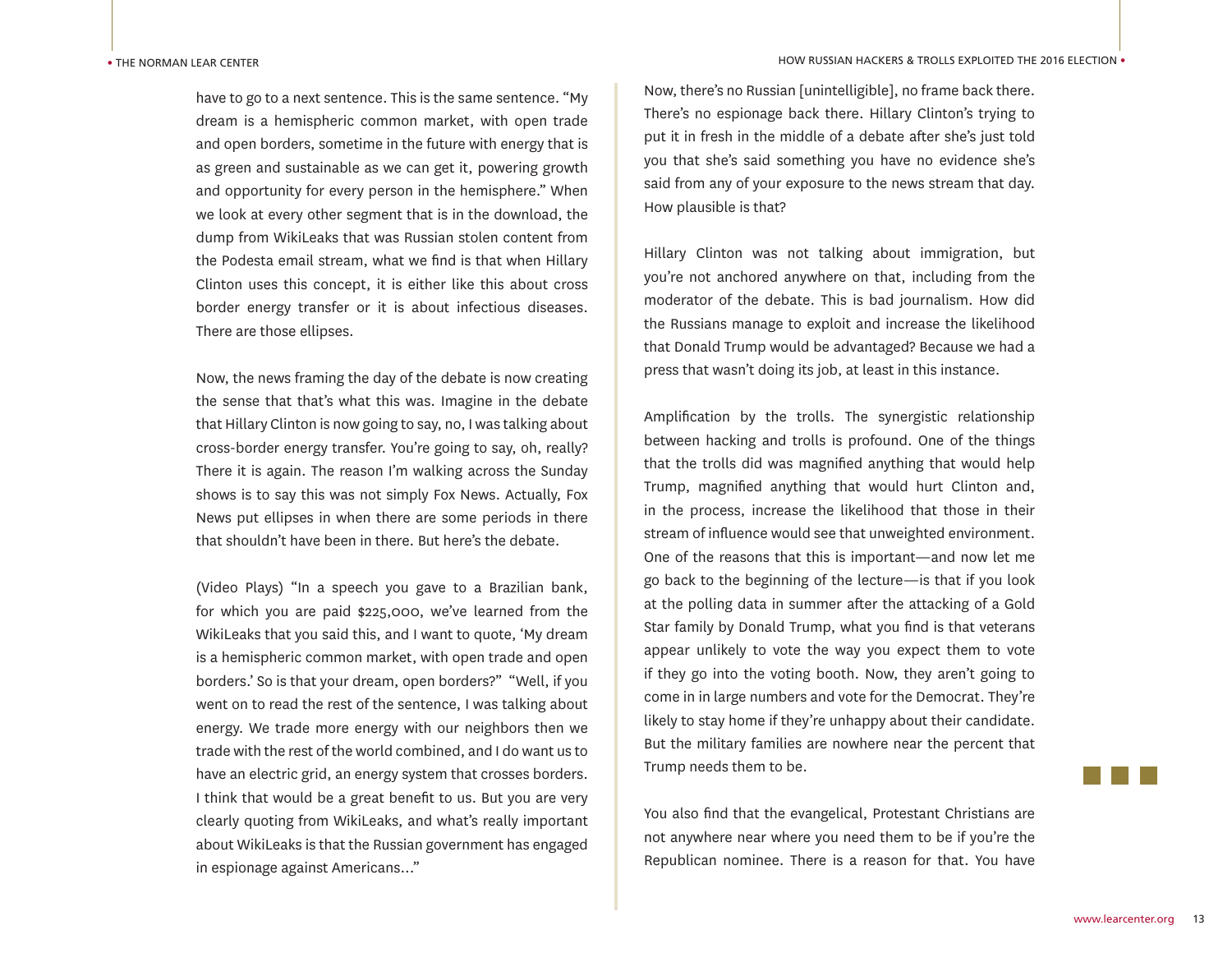a thrice married candidate with sexual commentary that's highly explicit that has now been made fairly visible in the middle of the campaign, who has engaged in some fairly explicit kinds of talk on Howard Stern, a place you probably don't think you'd like your children to listen to. Need I go on? In case we haven't mentioned enough about the veterans, this is a person who had multiple deferments for, among other things, transient bone spurs. So there are cues out there that are making it harder for those segments of the population to vote.

If you re-weight the environment so that Hillary Clinton is so awful that you will cast the default vote because you're not getting the weighting up on those things, our theories would say you're going to increase, at least on the margins, the likelihood that those people mobilize up. If they mobilize to their historic proportions, Trump is now within shooting distance of winning in the election, and it's going to come back down to the late deciders.

Let's look at the last days of the election. In the last days of the election, we had the reopening of the Comey investigation. Now, it's different to say it was reopened than to say we knew it was reopened. At the point at which he sends a letter to Congress, you know it will leak. At the point at which it leaks, you've got press coverage, and now we're back into something the press loves to do: speculate about what could be known under circumstances that, if you just wait long enough, will be known. As a result, that controversy—what is there; what does it mean—with all the attendant priming of the word "emails," which does not help Hillary Clinton because she's got email server controversy sitting in her backdrop, comes into play.

As a result, a reasonable theory is, in those days, that's where Clinton lost the late deciders. The late deciders split decidedly for Trump in the close states, and the three close states decided the election in particular. High levels of late deciders, and they split decisively toward Trump. What's in the media signal at this point? The debates are over. It's the Comey investigation, and during that period of time, there is no ostensibly new hacked information, so there goes my hacking theory. The trolls were still doing what the trolls were doing, but they should've been producing their effects all along. Even as, by the way, early voters are voting during in this period and the hacking is having its effect, so there's some early voting effect before you get to the last days, but the big vote is going to be on election day. So how do I get the Russians into this last period? If I don't, maybe you say, well, you know, there's no plausible theory here because I can't nail down the late deciders.

Here's the story. First, you've got the scandal. It's creating agenda setting effect. The framing is against Clinton, but where are the Russians? Here are the Russians. If Comey put the statement out to the Congress, feeling the need to let them know that he reopened the investigation, and also possibly made the statement in summer about the investigation of the Clinton server, a statement which, by historical markers, is a strange statement, a statement he would ordinarily not have been expected to have made, because he believed Russian disinformation that said that Loretta Lynch had basically made some kind of a deal with the Clinton campaign not to prosecute, then in the last days we potentially have an influence of Russian disinformation that was forged, not hacked, from an actual stream.

If it turns out that that influenced Comey, then the case for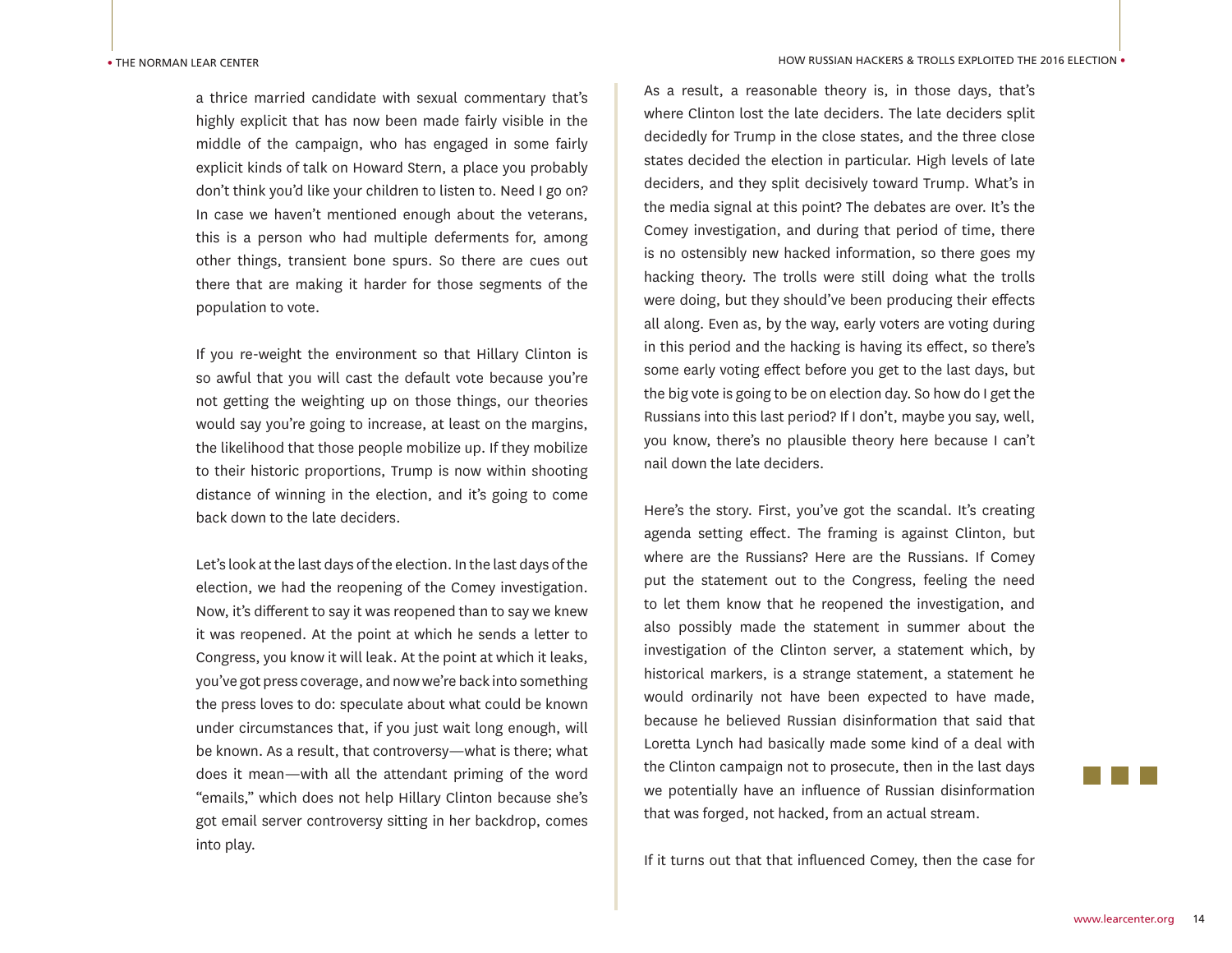electoral impact of the election on the Russians becomes much closer to a highly convincing case. We don't yet know exactly that that occurred, but the Washington Post story certainly suggests it. Comey is writing a book. I only wish it would be out before mine has to go to press. Whether there is that last shift for that reason, I'm just going to put an asterisk on. If that occurred, then I can tell you the case becomes substantially stronger. If it didn't, it's historically interesting that it might have been possible. To be continued.

Nonetheless, what that reopened investigation did was shifted the amount of "scandal coverage" against Clinton. Now you've got your agenda setting effect, and what happens with the electorate on the backend is consistent with what the trolls have done. That doesn't mean I think they're the only player in the stream. They certainly are not. The Trump campaign was trying to do exactly the same thing as were those who were advocating on his side. The question is, in a close election, could the incrementing up to make the difference have been that activity?

We have a history of studying communication, and we know these things reliably about it. When it produces effects, on average they are small. They are not large. When they are produced, they are short-term, not long-term unless they are reinforced. That is why I'm focusing on October because our best information about decay says you've got fairly rapid decay of communication signals that aren't reinforced. That graph I showed you where it's up there is what I would call a reinforcement. That troll amplification that is constant is reinforcement. As a result, it's plausible to say that even though we don't think we get big media affects most of the time, even though they are short term most of the time, the window in which they could occur was such that it's now

plausible that they did occur in this election.

Black turnout fell. White turnout went up. This is census data. If you look at the baseline of the Stein vote from the previous election—the advantage being that she's a control; she's the candidate in both—what you see is there is a difference between the Stein vote then and now. Maybe those are other factors. We don't know this, but the shift is in the direction of hurting Hillary Clinton and benefiting Donald Trump as a result. You also see that veterans and Evangelicals mobilized to their traditional Democratic/Republican level. That means the proportion was where it has been on its historical average. It wasn't before. Maybe they would've come home anyway. We don't know, but we do know that there was a boosting of the likelihood in the communication stream, assuming the targeting was well done. We still don't have exact information on the targeting to know that was the case.

I've argued that our concept of diffusion now needs to accommodate the changing structures of media platforms that facilitate some kinds of movement of attitudes and opinions and information that can play games inside the body politic because of well-worn communication theories that suggest agenda setting, framing, priming and the reweighting of evidence matter. At the same time, the spiral of silence theory suggests—and there's one large-scale Facebook experiment that suggests it as well—that when you get this ramped up enough that you think your community is on one side, you do engage in more communication. The implication is that others still fall silent. That engage in more is a more reliable finding than the fall silent finding, but nonetheless, it sits there.

In that environment, we need to ask, in the tradition of Ev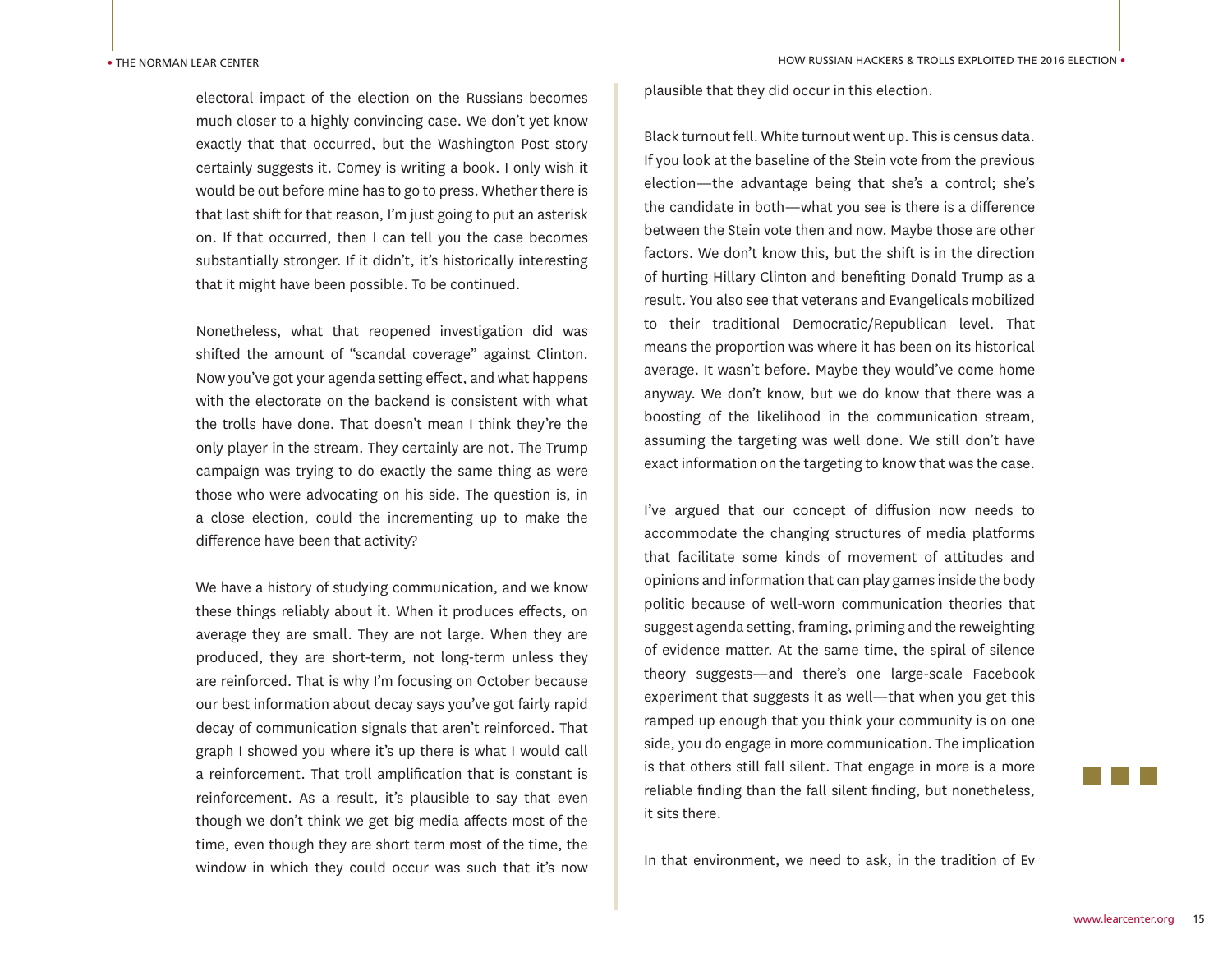#### • THE NORMAN LEAR CENTER

Rogers, what kind of scholarship do we need to understand not simply how we defuse what is good, the innovation and the information that helps save lives through help, but how do we theorize, understand and then protect ourselves from the more pernicious uses. I'd be happy to take comments or questions, and I know some of you have to go to class.

## (Applause)

### Thank you. Anybody?

**Audience Member:** If the Russians were so good at gaming our system, what's your theory on how they got to know our system so well?

**Kathleen Hall Jamieson:** I've read an exercise that said, how would you figure out, by using publicly accessible sources, which audiences to target? I pretended all I knew was how to search the Internet and that I was fluent in English, both problematic assumptions, so I may have been a little bit slow. What I found within about 4 to 5 minutes was that I could get enough punditry aggregated because of the tactical and strategic framing of news to be told not only which constituencies need to be mobilized, which need to be demobilized, but where I could find them, what had already been done to them, how Trump was trying to manipulate them, how Clinton was trying to counteract them. You don't need collusion to know that. Essentially, that is public, and it is a weakness of our system that we spend so much time on it that the answer to your question can be just pay a little attention to a news stream, and you're going to know it.

The second answer to the question is that built into the structure of our platforms are ways of reaching audiences

that are so much better than anything a sophisticated media targeter could do before this. You had to pay people to buy time because they knew how to reach target audiences by their time buys. You don't have to do this anymore. Make a list of all the ways you can target—and these are public ways; again, you don't have to collude to know this—you can target and you can target in ways that will reach these constituencies because the media are already telling you what they look like.

They're telling you these are older, these are white, these are, these are, these are, and these are the cities and places. You can target by geography. You can target by ideology. You can target by education. You can target by age. You can target by all the like-minded signals you give inside the consumer stream. All you have to go is into the existing publicly available structure and say you want to buy something, and you are suddenly given state-of-the-art strategic access to the best available targeting, better than anything a human could have done on his or her own before this.

The only question then is, was that incremented up through additional sources of information? There you've got the question of was there coordination, but you didn't need it to get to this part of the analysis. This you could get out of public sources. For two reasons, the accessibility of the information on the platforms and an all but how-to guide on how to do it well, and then the platforms give you the feedback on effectiveness.

In the past, you'd put your media out there and you'd kind of wait to see how the votes shifted or the poles shifted. Now, you've got an immediate sense because you know what's liked and what's shared, so it's as if we created a way to test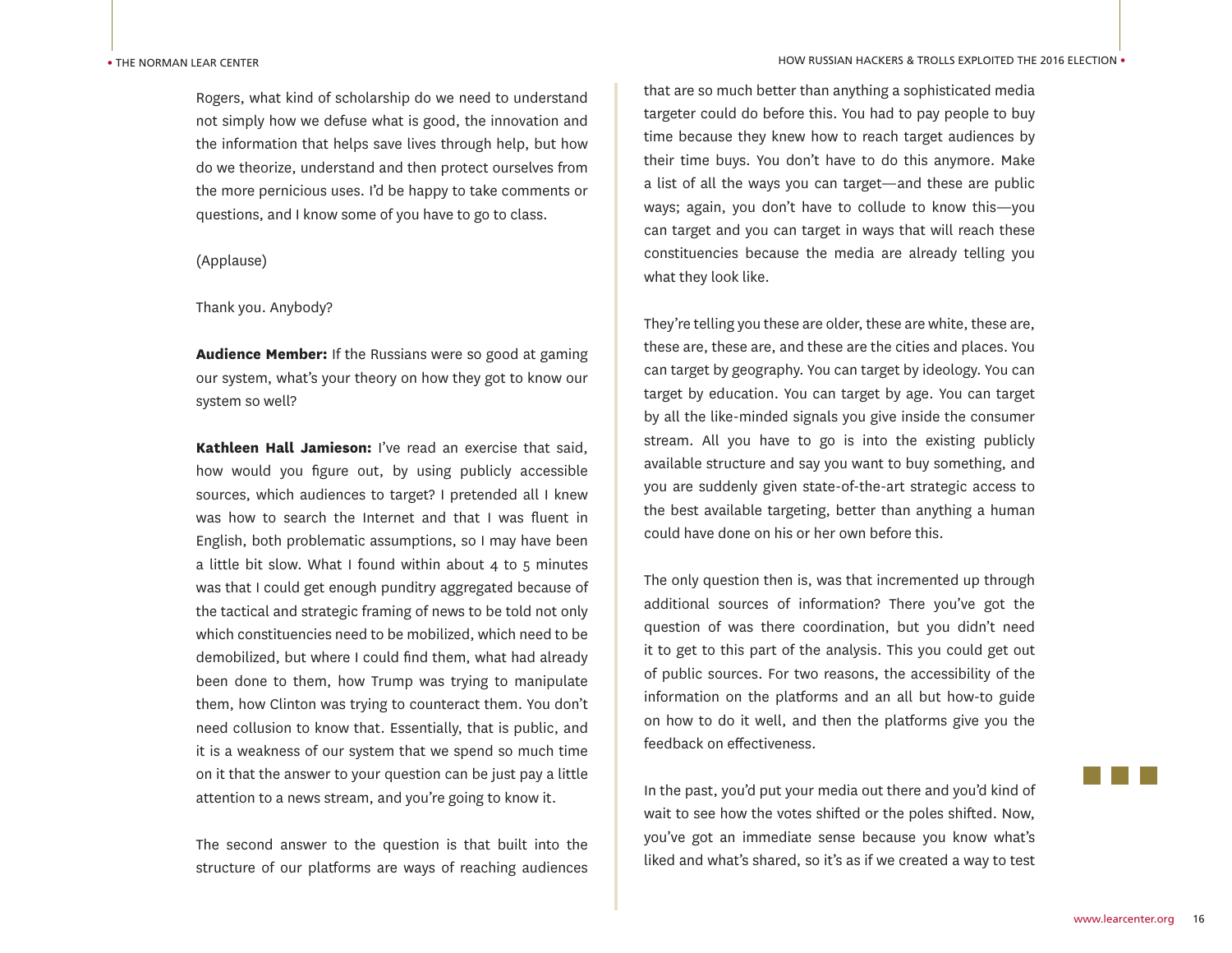messages for people who know nothing about our system so that across time they could refine those messages in order to ensure that when they needed to surge into the system with appeals to activate, they had the right people, and they were inadvertently activating anybody who would vote against their side.

If there are no other questions, I'm going to tell you stories about Larry Gross.

**Audience Member:** You give a good account of the flaws in the system that were easily available to be taken advantage of, the incompetence, in a real sense, of our media in falling into various traps. The Russian element here — it strikes me if you want to put it in historical perspective—we need to acknowledge the fact that we, in this case the United States, have been meddling, probably with less finesse, in elections around the world for decades.

## **Kathleen Hall Jamieson:** Yes.

**Audience Member:** In fact, countries do it all the time, but the U.S. has, as I think you know, been doing it more than most and fairly openly. I mean, the Hondurans don't think it's a matter of Facebook and bots that are involved. I think that if you're going to do this, and I gather a book is coming out, I would be wary of falling into the easily available frame of the Russians as the villain behind the screen. As I think you've just illustrated, we were asking for it in a sense, and if you need a villain, you could also, as is happening nowadays, blame Facebook and Twitter and other companies that are happy to be profiting on this. CBS right here behind me, I think that Les Moonves pointed out that Trump may be bad for the country, but he's very good for CBS. There's a way

in which all of this was taking advantage of a profit system which was completely either ignorant of or callous in not thinking about the consequences of the platforms they were making available.

**Kathleen Hall Jamieson:** Yes. I agree with the vulnerabilities in the platforms, and the extent to which the platforms downplayed this initially is really troubling. Because if they actually only knew what they said they knew when they said these numbers were very low, gee, it took them an awful long time to get the other numbers. If they were covering it up, that's a problem too, but every piece of new information they have to disclose suggests wider penetration and reach and more sophistication than the initial dismissal.

On the larger point, not only has the United States meddled in other countries, it's increased the likelihood that leaders of other countries with whom we disagreed strongly met an untimely end. You have to go back across our history and say, no, we are not the virtuous group here that was victimized by the evil other, but here's the question, if we're so smart about doing that, how did we let it happen to us? This actually raises the question, were we in this domain of meddling in other countries or were we still off doing all the other things that we've historically been so dexterous at and only caught when the Church Commission revealed some of them to the shock of many people in the American public. I don't mean to suggest that I don't think that we have been doing other kinds of pernicious things, but rather that I worry that our level of pernicious activity is not high enough for us to be aware of how we could be used. Then I worry about the ethics of doing it in both places or multiple places.

Yes?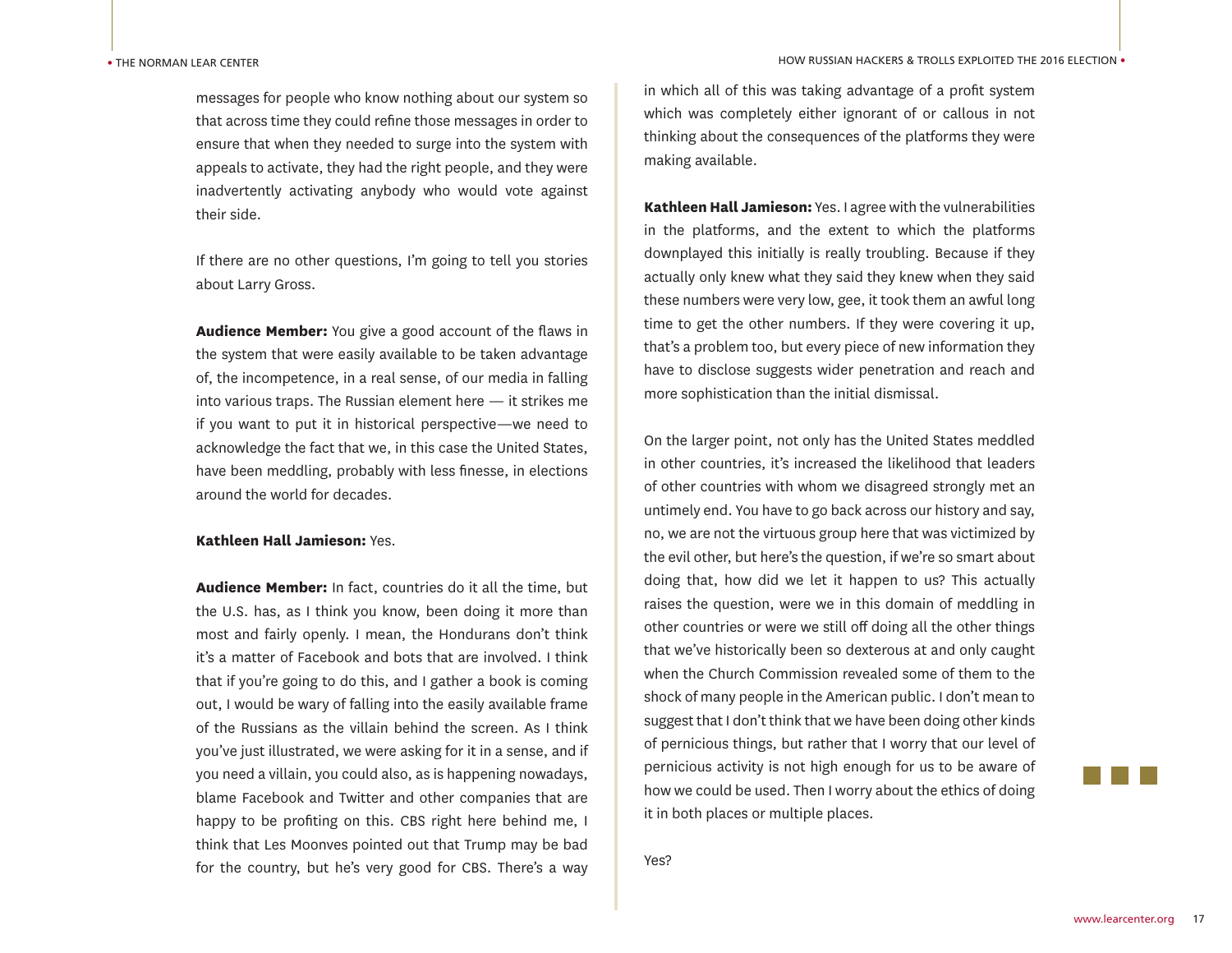**Audience Member:** I attended a briefing last March at the NATO High Command where the Rego, Latvia NATO Security Center reported on findings that said the Russians were systematically doing this in Finland, the Netherlands, France, Germany, often with very specific intent. For example, in Germany, trying to decrease public support for their military more explicitly than trying to flip an election, so clearly it seems that they are engaged in a very systematic attempt, and if this doesn't become a NATO Article 5 violation and prompt some kind of response, it seems to me it undermines the very principle of the Western alliance.

**Kathleen Hall Jamieson:** Yes, and we are now more recently made aware of the extent to which there has been Russian troll activity inside our agri-streams, trying to increase skepticism about GMO's, actually genetically engineered products would be a better way to express it. We also have that, but it's that they are involved in the anti-vaccination movement and in trying to minimize the likelihood that public opinion accepts anthropogenic climate change.

This is not a one-front activity, and the reason that I like the war metaphor is because you then have to specify the war against whom about what with whom where. You suddenly start to say, it is not right here alone, and we were not the first to have an effect. But we are seeing, as it moves across different rations, different kinds of capacities are emerging, and we are also able to learn from them.

France managed to interdict this, in a way that the United States didn't, because it was aware of what happened in the United States. It also has a completely different structure, and it does not have a First Amendment. The French organization that's responsible for elections—we don't have anything

that's comparable—put out a statement when McConnell was hacked and basically said, anything that's false you're accountable for, media. Well, it effectively meant the fact of hacking was covered, but the content was not. We can't do that here. We have a First Amendment, and we have to cherish our First Amendment.

But we're suddenly able to see, if we can get the piece—and USC has led the way in some important instances here—we've got to have a global communication community that analyzes this in very specific context with the language capacity and also the capacity to share what we know about each other's use of technologies because the underlying technologies are common. Bots perform the way bots perform, and some of the best research that's been done on the US election has been coming out of other countries who are taking their capacity to understand, driving it through our system, in part to mine it, to help understand what's happening globally.

This is the time that having two Annenberg communication schools means that we have a special obligation to be working with each other as well as our global partners because this affects virtually everything that we do in the health area and in the political area. This school has been historically known as the tech leader in the field, so to come here and talk about the new technologies is, to me, to be in a one down position dramatically because you've got expertise here that I know I do not have access to. One of the reasons I wanted to bring this here, because this is still a work in progress, was to get any feedback that you've got about the assumptions underlying this might be faulty.

The question is about the 2018 elections. I am alarmed that we have not taken advantage, and that's the reason I started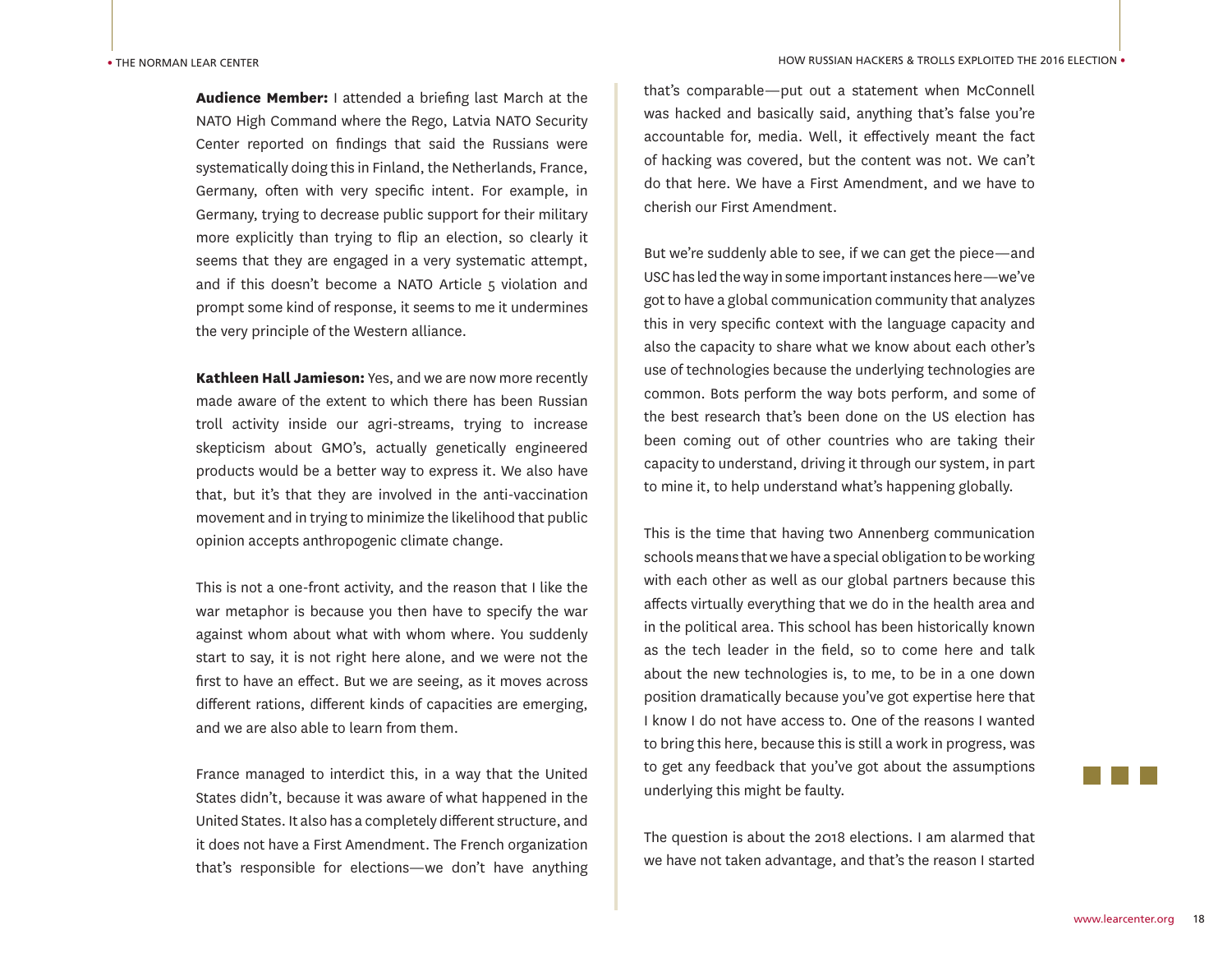with the story in today's paper. There's money available for us to be responding effectively that has not been spent. There is an agreement that now appears to be in place to get a block of it spent. It is almost too late to spend this, and I haven't dealt with the problem with not having effectively hardened our electoral systems.

There were either 21 or 39 systems hacked, 21, the official statement, 39, what is being said privately in some circles. That means that—and data was taken out of two of those systems that we know of, including materials that potentially could've created vulnerabilities that, as best we know, were not acted on, but apart from these communications streams, the best way to change the outcome of an election is to enter into the digital stream and alter the vote or mess up the registration process so dramatically that you don't know what it means.

You don't actually have to do that to create a problematic outcome, you just have to demonstrate that you could have done it or suggest that you did it in an environment in which people are highly distrustful of everything in government and do not trust each other. Now the Secretaries of State stand up and say we weren't, and you say, you're a Democrat. You're a Republican. Now, we are, first, not going to be addressing the problem the way we need to, but, secondly, we're not going to have a public that's going to believe us if we have. That is equally problematic, less in our area of expertise in this room, but nonetheless, something that we ought to worry about. Creating the illusion that you can't trust is sufficient, and I think they've demonstrated capacities to do that.

Some wise person said that Putin wins if he gets us to assume there is no such thing as the knowable, the fact, the truth and

as a result is able to set us into environments in which we can't deliberate. We cannot use the strength of our system of government to get the best possible outcomes, and my worry is that we are now seeing the capacity to do that. In 2018 if we haven't done more than we've done at this point, we may see what the next iteration looks like, with 2020 being a Bush v. Gore without a capacity to count chads and ballots because there will be only a digital stream, and we won't know what we've got.

With that, I'm going to thank you for the opportunity to speak to you, thank you for this wonderful award and thank you for being such good colleagues and friends.